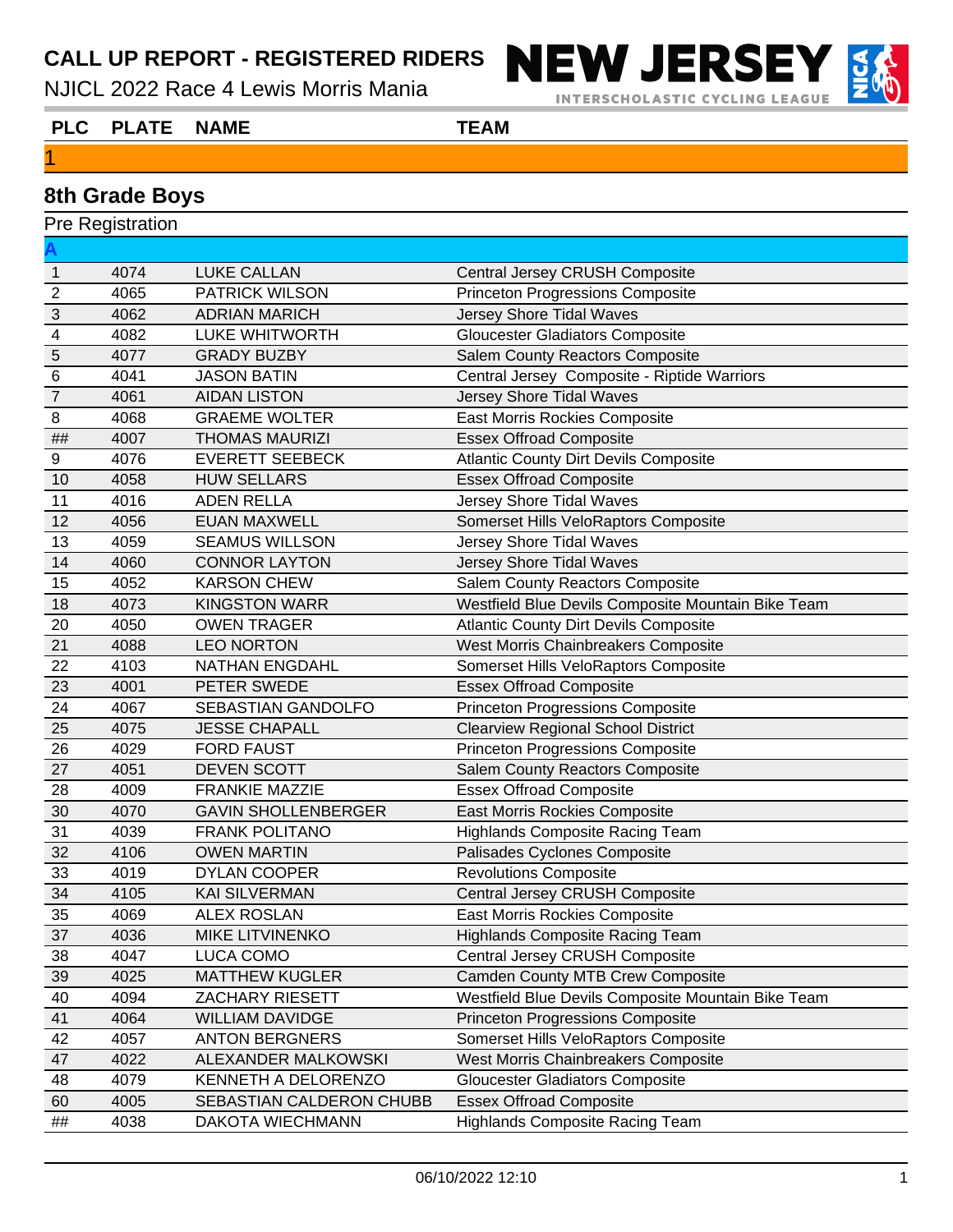NJICL 2022 Race 4 Lewis Morris Mania

**B**



**NEW JERSEY** 



43 4084 DANIEL SEMINARO Hunterdon Havoc Composite **PLC PLATE NAME TEAM**

| 44 | 4012 | <b>MAX SMITH</b>          | Hunterdon Havoc Composite                   |
|----|------|---------------------------|---------------------------------------------|
| 45 | 4006 | PETER KUDRIK              | <b>Essex Offroad Composite</b>              |
| 46 | 4063 | <b>KIERAN SURVE</b>       | West Morris Chainbreakers Composite         |
| 49 | 4072 | <b>COLE BICKFORD</b>      | <b>Highlands Composite Racing Team</b>      |
| 50 | 4043 | <b>DOMINIC RODRIGUEZ</b>  | Central Jersey Composite - Riptide Warriors |
| 51 | 4035 | NICHOLAS PROUDLOVE        | East Morris Rockies Composite               |
| 52 | 4002 | <b>MAX GRAF</b>           | <b>Essex Offroad Composite</b>              |
| 53 | 4023 | <b>LOUKAS SAVAS</b>       | West Morris Chainbreakers Composite         |
| 55 | 4015 | <b>DYLAN LACROIX</b>      | <b>Jersey Shore Tidal Waves</b>             |
| 56 | 4034 | <b>ISAAC MURIELLO</b>     | East Morris Rockies Composite               |
| 56 | 4048 | <b>BENJAMIN SKROBANEK</b> | <b>Clearview Regional School District</b>   |
| 58 | 4099 | <b>TYLER HEARST</b>       | Salem County Reactors Composite             |
| 59 | 4031 | <b>SANTINO HANKES</b>     | East Morris Rockies Composite               |
| 62 | 4027 | <b>MAX DECKER</b>         | <b>Princeton Progressions Composite</b>     |
| 63 | 4080 | SPENCER CADE              | <b>Gloucester Gladiators Composite</b>      |
| 64 | 4024 | <b>MARVIN BALZER</b>      | <b>Camden County MTB Crew Composite</b>     |
| 64 | 4049 | <b>JARED CALLAN</b>       | <b>Clearview Regional School District</b>   |
| 67 | 4040 | <b>COLIN QUIRK</b>        | <b>Highlands Composite Racing Team</b>      |
| 68 | 4108 | <b>JOSEPH YOUNG</b>       | <b>Gloucester Gladiators Composite</b>      |
| 69 | 4090 | <b>ANDREW MATTY</b>       | East Morris Rockies Composite               |
| 69 | 4109 | AARON OYOLA               | East Morris Rockies Composite               |
| 71 | 4086 | <b>LUCAS WAGNER</b>       | <b>Cumberland County Composite</b>          |
| 72 | 4083 | MICHAEL DE LA CRUZ HOFER  | Gloucester Gladiators Composite             |
| 73 | 4089 | <b>IAN MOTLUCK</b>        | <b>Camden County MTB Crew Composite</b>     |
| 74 | 4017 | <b>SATHVIK IYER</b>       | Palisades Cyclones Composite                |
| 74 | 4098 | <b>JON LANING</b>         | Salem County Reactors Composite             |
| 76 | 4014 | <b>NATHAN HOGG</b>        | Jersey Shore Tidal Waves                    |
| 76 | 4030 | <b>ANTHONY SAUJANI</b>    | <b>Princeton Progressions Composite</b>     |
| 78 | 4085 | <b>EELAI MAOR</b>         | Palisades Cyclones Composite                |
| 79 | 4096 | <b>RYAN PARKER</b>        | <b>Clearview Regional School District</b>   |
| ## | 4100 | NICOLAS RAMIREZ           | <b>Jersey Shore Tidal Waves</b>             |
| ## | 4104 | <b>MATTHEW KEEGAN</b>     | Palisades Cyclones Composite                |
| ## | 4110 | <b>MAX CAGGIANO</b>       | Warren-Sussex Composite                     |
|    |      |                           |                                             |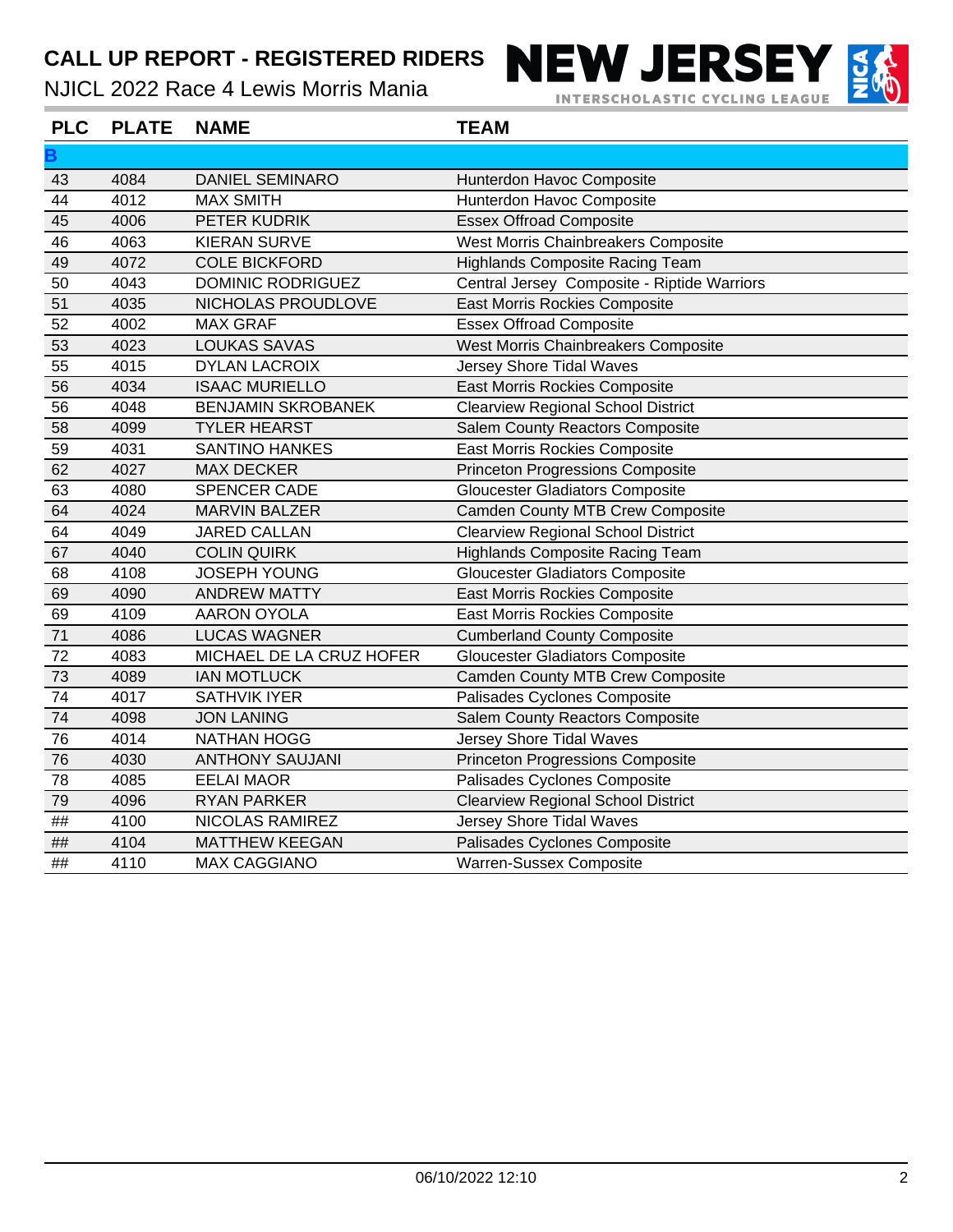NJICL 2022 Race 4 Lewis Morris Mania



**INTERSCHOLASTIC CYCLING LEAGUE** 



# **7th Grade Boys**

|                  | <b>Pre Registration</b> |                             |                                                    |  |  |
|------------------|-------------------------|-----------------------------|----------------------------------------------------|--|--|
|                  |                         |                             |                                                    |  |  |
| $\mathbf{1}$     | 5091                    | <b>MATT KEEGAN</b>          | Palisades Cyclones Composite                       |  |  |
| $\overline{2}$   | 5051                    | <b>IAN MULLER</b>           | Jersey Shore Tidal Waves                           |  |  |
| $\mathbf{3}$     | 5062                    | <b>JUSTIN DOUCETTE</b>      | Somerset Hills VeloRaptors Composite               |  |  |
| 4                | 5049                    | <b>MILES ALDERMAN</b>       | Hunterdon Havoc Composite                          |  |  |
| $\,6\,$          | 5018                    | <b>ADAM DALTON</b>          | <b>Revolutions Composite</b>                       |  |  |
| $\overline{7}$   | 5060                    | TIMOTHY GERARD-SAROUL       | <b>Trailblazers Composite</b>                      |  |  |
| $\, 8$           | 5066                    | <b>DAVID WANDS</b>          | <b>Cumberland County Composite</b>                 |  |  |
| $\boldsymbol{9}$ | 5005                    | <b>GABRIEL SENGER</b>       | <b>Essex Offroad Composite</b>                     |  |  |
| 10               | 5048                    | <b>JONAH BECK</b>           | <b>Essex Offroad Composite</b>                     |  |  |
| 11               | 5056                    | <b>ALEX CULBERTSON</b>      | <b>Princeton Progressions Composite</b>            |  |  |
| 12               | 5042                    | <b>AARON FLYNN</b>          | Salem County Reactors Composite                    |  |  |
| 13               | 5036                    | <b>JUSTIN MELDRUM</b>       | Salem County Reactors Composite                    |  |  |
| 14               | 5041                    | <b>MASON COBB</b>           | Salem County Reactors Composite                    |  |  |
| 17               | 5059                    | <b>MIKE RAY</b>             | <b>Highlands Composite Racing Team</b>             |  |  |
| 18               | 5089                    | <b>LUCAS MARRAZZNO</b>      | <b>Highlands Composite Racing Team</b>             |  |  |
| ##               | 5092                    | <b>LUCAS NIKOLOV</b>        | Palisades Cyclones Composite                       |  |  |
| 19               | 5038                    | <b>CHRISTIAN VAN TONDER</b> | Salem County Reactors Composite                    |  |  |
| 20               | 5014                    | ROBERT CONTRERA             | Jersey Shore Tidal Waves                           |  |  |
| 21               | 5064                    | <b>EVAN WHITWORTH</b>       | <b>Gloucester Gladiators Composite</b>             |  |  |
| 22               | 5054                    | <b>JOSH DENNIS</b>          | <b>Camden County MTB Crew Composite</b>            |  |  |
| 23               | 5010                    | <b>RHYS BLACKMAN</b>        | <b>Gloucester Gladiators Composite</b>             |  |  |
| 24               | 5033                    | <b>GAVIN GIMBLETTE</b>      | Westfield Blue Devils Composite Mountain Bike Team |  |  |
| 25               | 5025                    | <b>SIMON CANALES</b>        | <b>Highlands Composite Racing Team</b>             |  |  |
| 26               | 5079                    | <b>KAHNE KERSHAW</b>        | Salem County Reactors Composite                    |  |  |
| ##               | 5058                    | <b>JAMES CUTLER</b>         | <b>Highlands Composite Racing Team</b>             |  |  |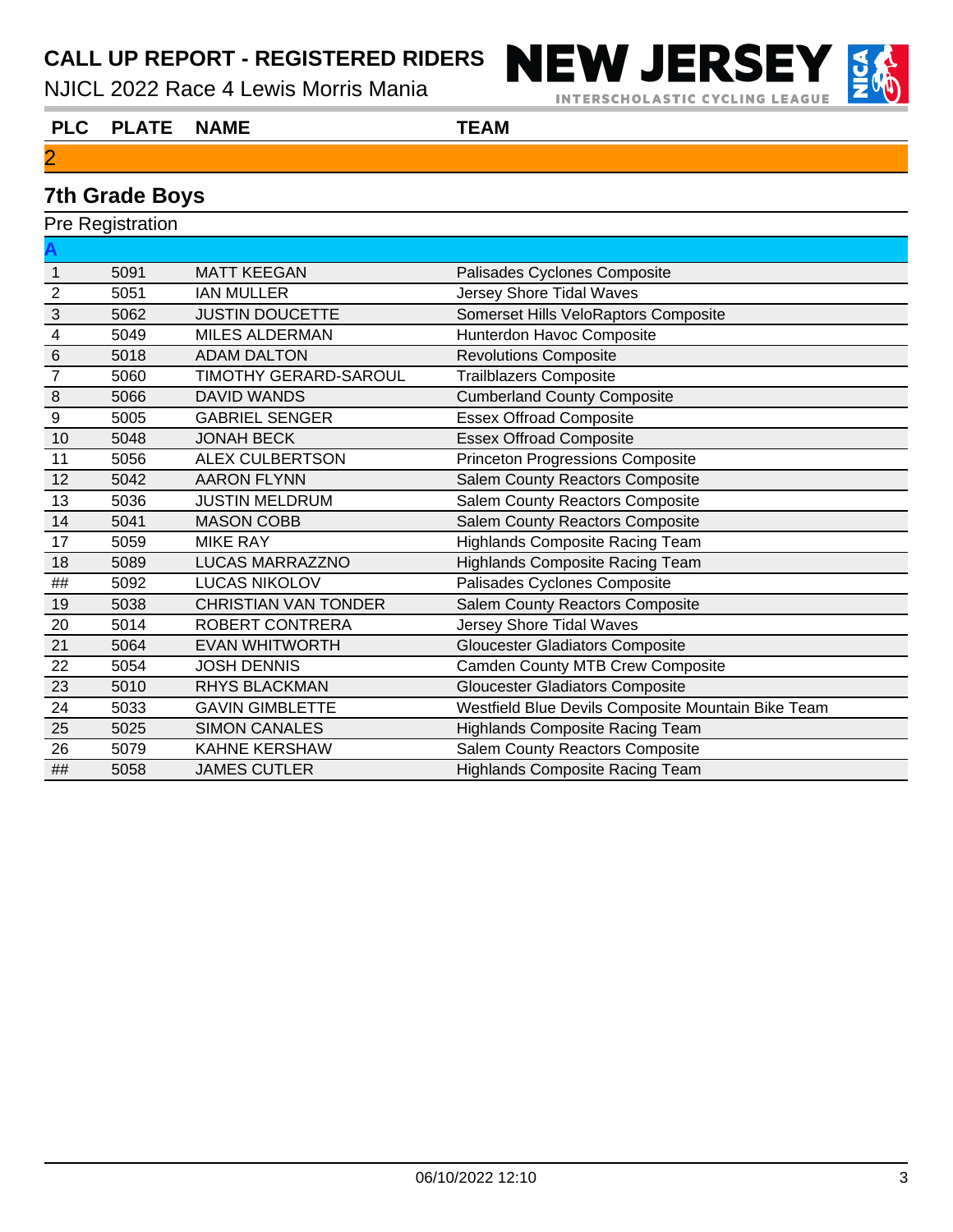NJICL 2022 Race 4 Lewis Morris Mania

**INTERSCHOLASTIC CYCLING LEAGUE** 

**NEW JERSEY** 



**PLC PLATE NAME TEAM**

| B       |      |                          |                                                    |
|---------|------|--------------------------|----------------------------------------------------|
| 27      | 5011 | NICHOLAS SIMONETTI       | Hunterdon Havoc Composite                          |
| 28      | 5086 | <b>LUKE SLOTA</b>        | Hunterdon Havoc Composite                          |
| 30      | 5093 | <b>KYLE PUZIO</b>        | <b>Highlands Composite Racing Team</b>             |
| 31      | 5035 | <b>SAMUEL STEWART</b>    | Westfield Blue Devils Composite Mountain Bike Team |
| 32      | 5021 | <b>WALTER SANDELL</b>    | <b>Camden County MTB Crew Composite</b>            |
| 33      | 5028 | <b>TYLER BILANIN</b>     | <b>Trailblazers Composite</b>                      |
| 34      | 5016 | <b>COLE PANKOWSKI</b>    | <b>Revolutions Composite</b>                       |
| 35      | 5069 | <b>DAVID BLUE</b>        | <b>Camden County MTB Crew Composite</b>            |
| 36      | 5004 | <b>RYAN COON</b>         | <b>Essex Offroad Composite</b>                     |
| 37      | 5050 | <b>MILES WRISTEN</b>     | <b>Jersey Shore Tidal Waves</b>                    |
| 38      | 5000 | <b>GEORGE SHEKILADZE</b> | <b>Essex Offroad Composite</b>                     |
| 39      | 5001 | <b>COOPER MANNING</b>    | <b>Essex Offroad Composite</b>                     |
| 39      | 5009 | <b>OLIVER FRIEDMAN</b>   | <b>Essex Offroad Composite</b>                     |
| 41      | 5052 | PETER VITSENTZATOS       | Palisades Cyclones Composite                       |
| 42      | 5022 | <b>JACKSON RUF</b>       | <b>Princeton Progressions Composite</b>            |
| 42      | 5088 | <b>COLE GRAIVER</b>      | <b>Princeton Progressions Composite</b>            |
| 44      | 5012 | <b>QUINN GEIGER</b>      | Hunterdon Havoc Composite                          |
| 45      | 5046 | <b>CONNOR KOCHIS</b>     | Somerset Hills VeloRaptors Composite               |
| 46      | 5017 | <b>DEVON BALLO</b>       | <b>Revolutions Composite</b>                       |
| 46      | 5019 | <b>OLIVER GATES</b>      | Warren-Sussex Composite                            |
| 48      | 5040 | PACEY HUTTON             | <b>Salem County Reactors Composite</b>             |
| 49      | 5002 | NICHOLAS FRADETTE        | <b>Essex Offroad Composite</b>                     |
| 50      | 5003 | <b>GABRIEL HOWARD</b>    | <b>Essex Offroad Composite</b>                     |
| 51      | 5057 | <b>ZACH VAN DILLEN</b>   | <b>Princeton Progressions Composite</b>            |
| 52      | 5077 | <b>JACKSON LABAU</b>     | Westfield Blue Devils Composite Mountain Bike Team |
| 53      | 5039 | <b>JACOB DEHART</b>      | Salem County Reactors Composite                    |
| 55      | 5045 | PETER DEGRANDPRE         | Somerset Hills VeloRaptors Composite               |
| 56      | 5037 | <b>JUSTIN DEUBERT</b>    | <b>Salem County Reactors Composite</b>             |
| $\# \#$ | 5065 | <b>JOSEPH YOUNG</b>      | <b>Gloucester Gladiators Composite</b>             |
| ##      | 5067 | <b>JOSIAH SCHWEITZER</b> | <b>Camden County MTB Crew Composite</b>            |
| ##      | 5074 | <b>MARTIN MACHACZ</b>    | <b>Trailblazers Composite</b>                      |
| ##      | 5075 | <b>CLAES MACHACZ</b>     | <b>Trailblazers Composite</b>                      |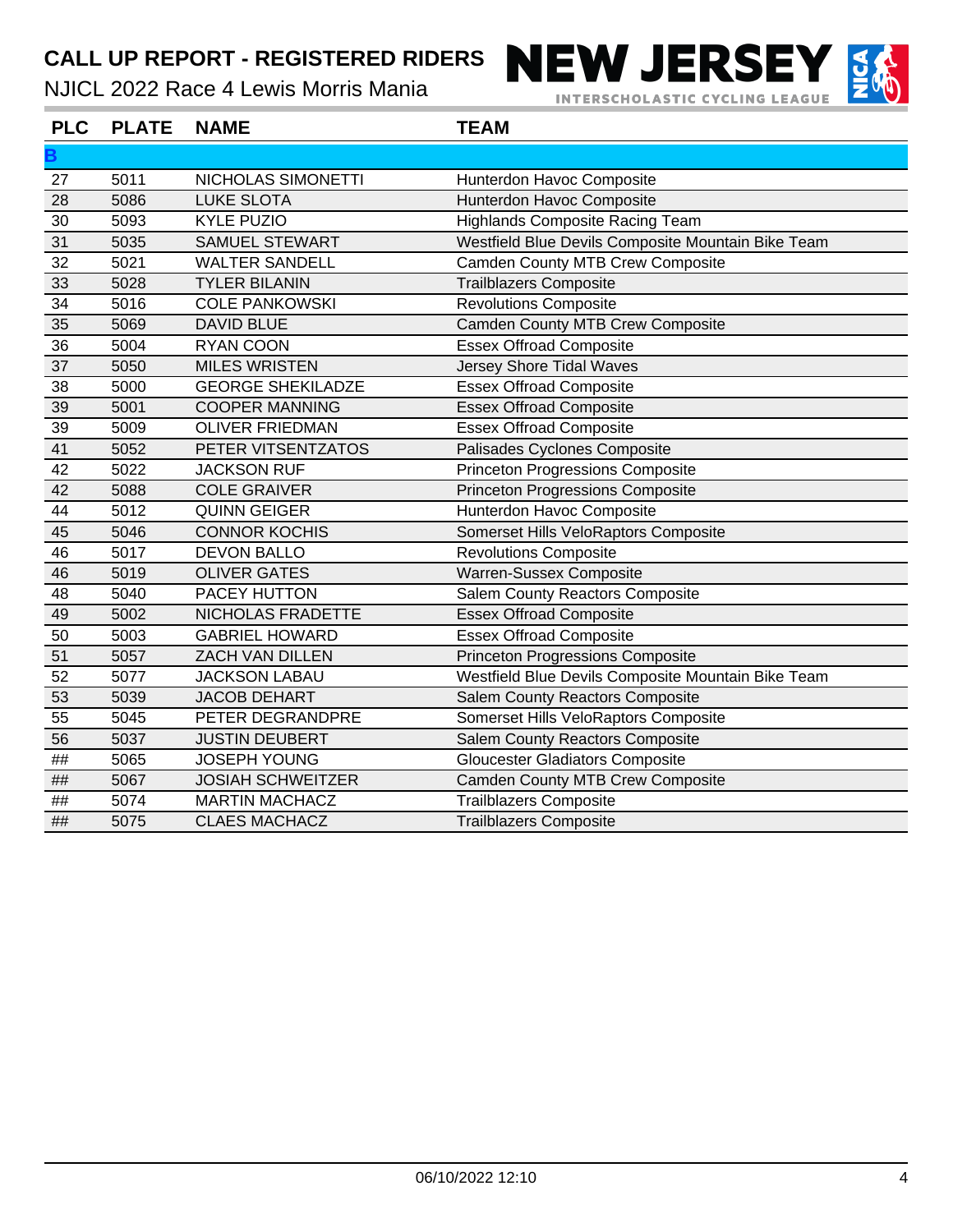NJICL 2022 Race 4 Lewis Morris Mania



**INTERSCHOLASTIC CYCLING LEAGUE** 

#### **PLC PLATE NAME TEAM**

#### **6th Grade Boys**

| 1                | 6032 | <b>JC PATEMAN</b>            | Jersey Shore Tidal Waves                     |
|------------------|------|------------------------------|----------------------------------------------|
| $\mathbf{1}$     | 6035 | <b>JAMES (JT) DEFELICE</b>   | Central Jersey Composite - Riptide Warriors  |
| $\overline{4}$   | 6036 | <b>CAEDMON WILSON</b>        | <b>Princeton Progressions Composite</b>      |
| 5                | 6052 | <b>ANDY CULBERTSON</b>       | <b>Princeton Progressions Composite</b>      |
| 6                | 6053 | RYAN COOKE                   | <b>Atlantic County Dirt Devils Composite</b> |
| $\overline{7}$   | 6033 | <b>DEAN YAGER</b>            | Hunterdon Havoc Composite                    |
| $\, 8$           | 6056 | NATHANIEL MAHAPANT           | Somerset Hills VeloRaptors Composite         |
| $\boldsymbol{9}$ | 6014 | <b>WYATT MAXWELL</b>         | <b>Princeton Progressions Composite</b>      |
| 10               | 6003 | <b>SIMON ANDERSON</b>        | Somerset Hills VeloRaptors Composite         |
| 10               | 6026 | <b>JOSHUA WORONICAK</b>      | Salem County Reactors Composite              |
| 12               | 6045 | <b>GAVIN MAGNO</b>           | East Morris Rockies Composite                |
| 13               | 6050 | <b>DONOVAN LAYTON</b>        | Jersey Shore Tidal Waves                     |
| 14               | 6031 | <b>FINN BROWN</b>            | <b>Salem County Reactors Composite</b>       |
| 15               | 6062 | <b>CHRISTIAN DUERK</b>       | <b>Essex Offroad Composite</b>               |
| 16               | 6037 | <b>TASOS VITSENTZATOS</b>    | Palisades Cyclones Composite                 |
| 17               | 6047 | <b>COLTON MACDONALD</b>      | <b>Essex Offroad Composite</b>               |
| 18               | 6042 | <b>KYLE KOVER</b>            | <b>Camden County MTB Crew Composite</b>      |
| 19               | 6028 | <b>TRAVIS HOCKE</b>          | <b>East Morris Rockies Composite</b>         |
| 20               | 6020 | <b>CHRISTOPHER FORZANI</b>   | Somerset Hills VeloRaptors Composite         |
| 21               | 6057 | <b>MARCUS DOWLING</b>        | <b>Wheelzdown Composite</b>                  |
| 24               | 6019 | <b>MICAH BURT</b>            | <b>Highlands Composite Racing Team</b>       |
| 25               | 6054 | <b>JEREMY COOKE</b>          | <b>Atlantic County Dirt Devils Composite</b> |
| 27               | 6000 | <b>COLLIN CURTIS</b>         | <b>Salem County Reactors Composite</b>       |
| 28               | 6006 | <b>JAMES FOWLER</b>          | <b>Camden County MTB Crew Composite</b>      |
| 29               | 6007 | <b>LOGAN CUNNINGHAM</b>      | <b>Camden County MTB Crew Composite</b>      |
| 30               | 6048 | <b>MATTHEW MEANY</b>         | <b>Camden County MTB Crew Composite</b>      |
| 31               | 6044 | <b>KOBI GABAY</b>            | <b>Camden County MTB Crew Composite</b>      |
| 33               | 6024 | <b>JOHN HEARST</b>           | <b>Salem County Reactors Composite</b>       |
| 34               | 6059 | <b>KARUN JAIN</b>            | <b>Trailblazers Composite</b>                |
| 37               | 6051 | <b>MAX DAVIES</b>            | East Morris Rockies Composite                |
| 38               | 6041 | <b>SHALIN CHATTERJEE</b>     | East Morris Rockies Composite                |
| 39               | 6029 | <b>TORSTEN DUVA</b>          | <b>Salem County Reactors Composite</b>       |
| 40               | 6023 | <b>GRANT STOLTZFUS-DUECK</b> | <b>Princeton Progressions Composite</b>      |
| 41               | 6063 | <b>JOSIAH SCHWEITZER</b>     | <b>Camden County MTB Crew Composite</b>      |
| 42               | 6027 | <b>ALEX TELSEY</b>           | <b>Salem County Reactors Composite</b>       |
| 43               | 6046 | <b>CHRISTOPHER SEVERIA</b>   | <b>Gloucester Gladiators Composite</b>       |
| 44               | 6038 | <b>EZRA ELLMAN</b>           | <b>Essex Offroad Composite</b>               |
| 45               | 6064 | <b>CASSIUS HILL</b>          | <b>Wheelzdown Composite</b>                  |
| 46               | 6009 | <b>ALAN QUINN</b>            | <b>Highlands Composite Racing Team</b>       |
| 46               | 6058 | <b>JHASI MTUME</b>           | Wheelzdown Composite                         |
| 49               | 6021 | <b>AARON LINDEN</b>          | <b>Camden County MTB Crew Composite</b>      |
| 51               | 6005 | <b>MATEO CRESPO</b>          | East Morris Rockies Composite                |
| 52               | 6016 | <b>CHASE SCHELLER</b>        | East Morris Rockies Composite                |
| 53               | 6013 | <b>BRANDON MATUTE</b>        | <b>Essex Offroad Composite</b>               |
|                  |      |                              |                                              |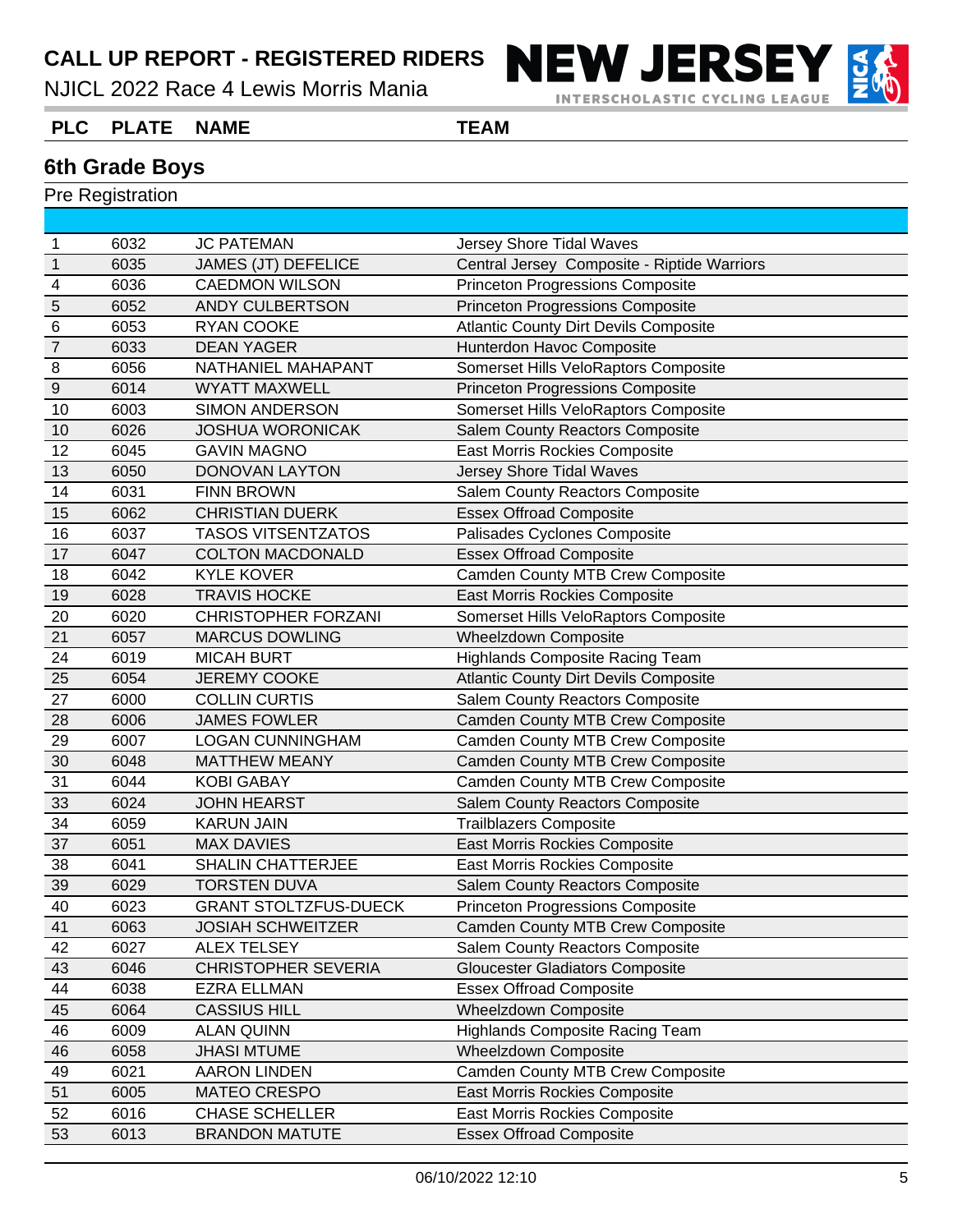NJICL 2022 Race 4 Lewis Morris Mania



## 6060 MATTHEW JABLONSKI East Morris Rockies Composite **PLC PLATE NAME TEAM**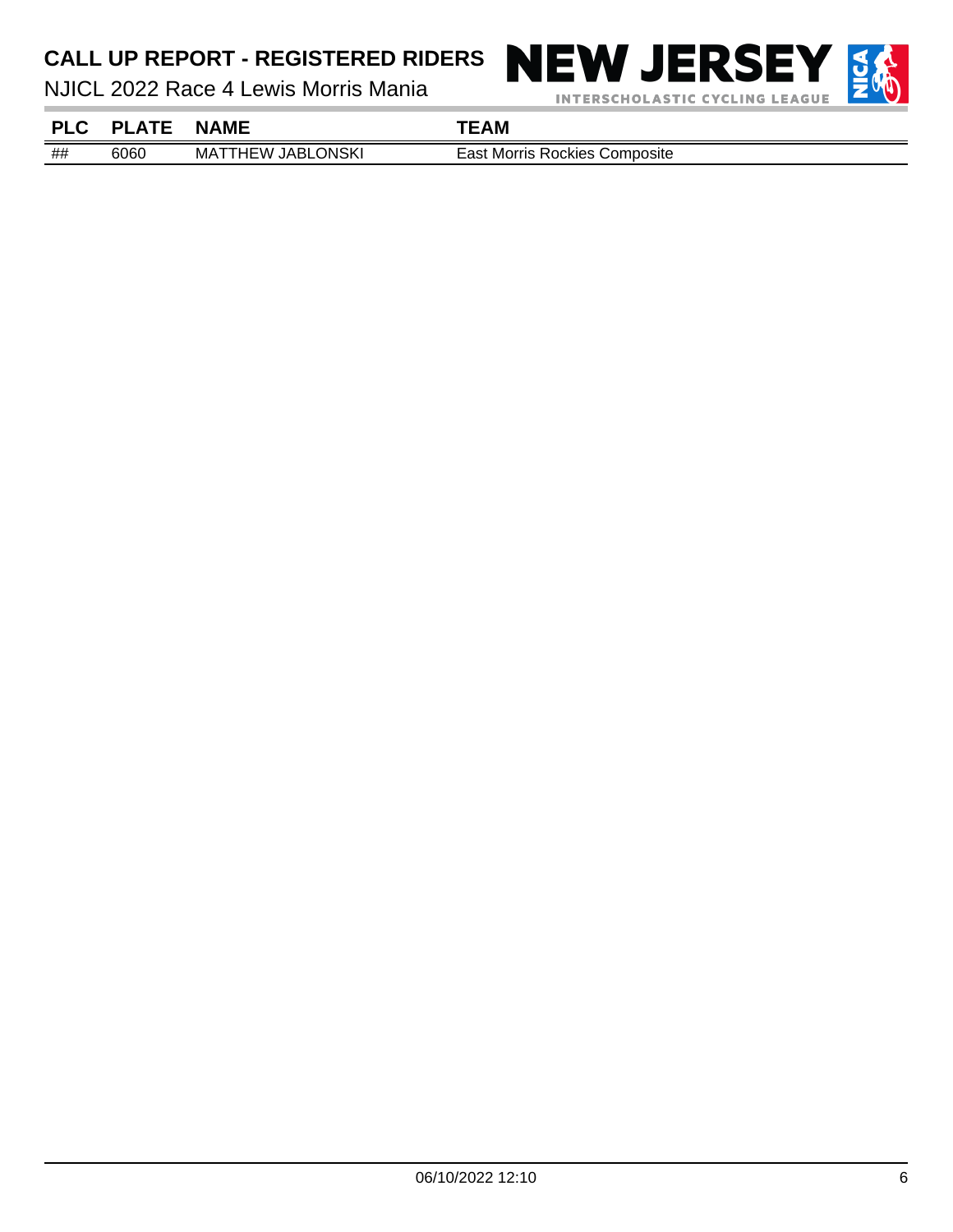NJICL 2022 Race 4 Lewis Morris Mania



**INTERSCHOLASTIC CYCLING LEAGUE** 



#### **PLC PLATE NAME TEAM**

#### **8th Grade Girls**

|                  | <b>Pre Registration</b> |                          |                                                    |  |  |  |
|------------------|-------------------------|--------------------------|----------------------------------------------------|--|--|--|
|                  |                         |                          |                                                    |  |  |  |
|                  | 417                     | <b>JOSIE MYERS</b>       | East Morris Rockies Composite                      |  |  |  |
| $\overline{2}$   | 409                     | <b>ANI MYERS</b>         | East Morris Rockies Composite                      |  |  |  |
| 3                | 418                     | <b>CADENCE TANIS</b>     | <b>Highlands Composite Racing Team</b>             |  |  |  |
| 4                | 403                     | KIKI WATTS               | Hunterdon Havoc Composite                          |  |  |  |
| $\sqrt{5}$       | 416                     | <b>DELANEY BACON</b>     | <b>Princeton Progressions Composite</b>            |  |  |  |
| 6                | 401                     | <b>CECELIA RODRIGUEZ</b> | <b>Essex Offroad Composite</b>                     |  |  |  |
| ##               | 406                     | <b>EON KASZUBA</b>       | <b>Revolutions Composite</b>                       |  |  |  |
| $\overline{7}$   | 412                     | <b>ALICIA EVERETT</b>    | <b>Highlands Composite Racing Team</b>             |  |  |  |
| $\boldsymbol{8}$ | 410                     | <b>CHARLOTTE GRUBB</b>   | <b>Highlands Composite Racing Team</b>             |  |  |  |
| 9                | 404                     | LIV BYHAM                | <b>Jersey Shore Tidal Waves</b>                    |  |  |  |
| 10               | 413                     | <b>LUBOW FERENCEVYCH</b> | Westfield Blue Devils Composite Mountain Bike Team |  |  |  |
| 11               | 408                     | PHOEBE MYERS             | <b>East Morris Rockies Composite</b>               |  |  |  |
| 12               | 400                     | <b>GAIA ARNEJO</b>       | <b>Essex Offroad Composite</b>                     |  |  |  |
| 12               | 407                     | <b>CELIA KEARNS</b>      | West Morris Chainbreakers Composite                |  |  |  |
| 14               | 411                     | <b>SOFIA MASON</b>       | <b>Highlands Composite Racing Team</b>             |  |  |  |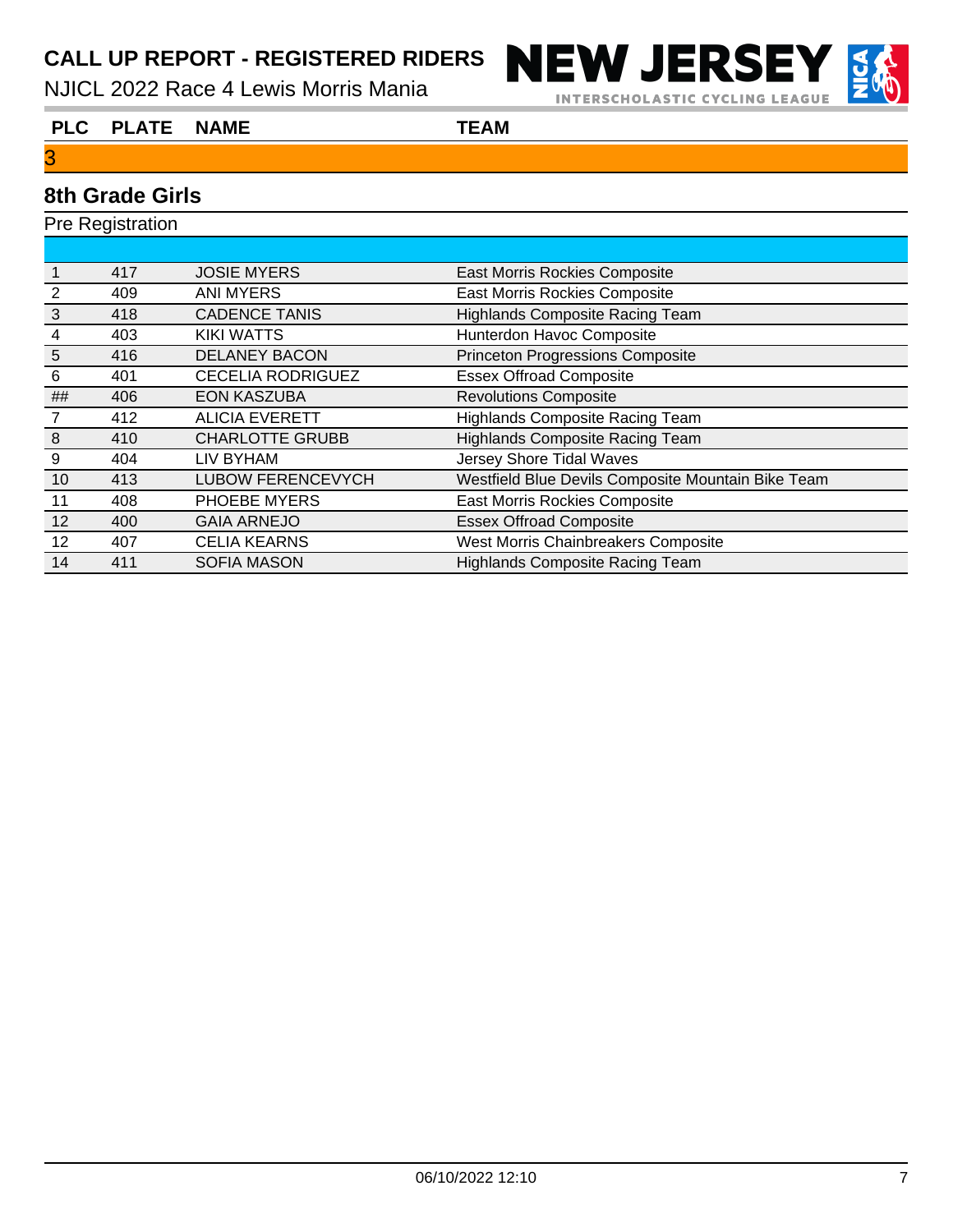NJICL 2022 Race 4 Lewis Morris Mania



**INTERSCHOLASTIC CYCLING LEAGUE** 

#### **PLC PLATE NAME TEAM**

#### **7th Grade Girls**

|                | 506 | DAISY PINTO              | <b>Camden County MTB Crew Composite</b>      |
|----------------|-----|--------------------------|----------------------------------------------|
|                | 511 | <b>FIONA DOUGHERTY</b>   | Somerset Hills VeloRaptors Composite         |
| 3              | 520 | <b>CHLOE DAVIS</b>       | <b>Atlantic County Dirt Devils Composite</b> |
| $\overline{4}$ | 515 | <b>SKYE COOPER</b>       | <b>East Morris Rockies Composite</b>         |
| 5              | 512 | NIC DALESANDRO           | Somerset Hills VeloRaptors Composite         |
| $\,6$          | 507 | <b>NITYA VIVEK</b>       | <b>Princeton Progressions Composite</b>      |
| $\overline{7}$ | 519 | <b>MADELINE MORRISON</b> | Somerset Hills VeloRaptors Composite         |
| 8              | 516 | <b>EMMA ADAMS</b>        | <b>Salem County Reactors Composite</b>       |
| 9              | 508 | PHOEBE KRUKIS            | <b>Highlands Composite Racing Team</b>       |
| 10             | 505 | <b>LAYLA MESSICK</b>     | <b>Camden County MTB Crew Composite</b>      |
| 11             | 500 | ELIZABETH SULAKVELIDZE   | <b>Essex Offroad Composite</b>               |
| 12             | 517 | <b>FIONA MCVEIGH</b>     | <b>Salem County Reactors Composite</b>       |
| 13             | 502 | <b>MILA CERAMI</b>       | Jersey Shore Tidal Waves                     |
| 14             | 514 | <b>SAMANTHA GAYNOR</b>   | <b>Revolutions Composite</b>                 |
| 15             | 504 | <b>HOLLIS TRACY</b>      | <b>Camden County MTB Crew Composite</b>      |
| 16             | 503 | <b>LILY HAINES</b>       | <b>Warren-Sussex Composite</b>               |
| 16             | 518 | RACHEL REED              | <b>Salem County Reactors Composite</b>       |
| 18             | 521 | <b>CADENCE PALEN</b>     | <b>Revolutions Composite</b>                 |
| 19             | 513 | <b>ZOE MAYOSKY</b>       | Palisades Cyclones Composite                 |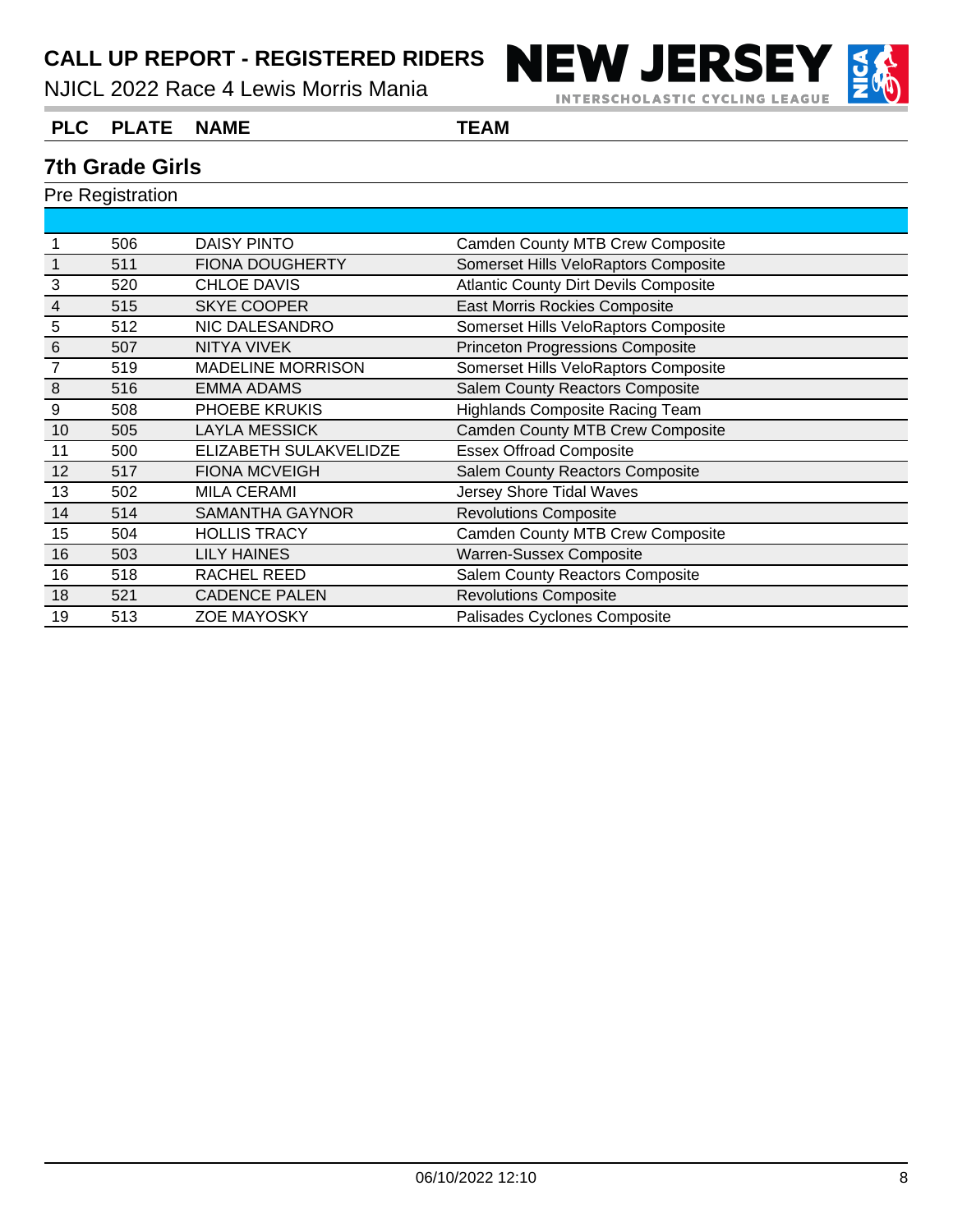NJICL 2022 Race 4 Lewis Morris Mania



**INTERSCHOLASTIC CYCLING LEAGUE** 

**PLC PLATE NAME TEAM**

#### **6th Grade Girls**

|   | 609 | <b>LILA KOVACSOFSKY</b>  | Hunterdon Havoc Composite              |
|---|-----|--------------------------|----------------------------------------|
|   | 600 | <b>LARA PROUDLOVE</b>    | East Morris Rockies Composite          |
|   | 606 | <b>TONI POLITANO</b>     | Highlands Composite Racing Team        |
|   | 607 | EVIE JOHNSON             | Hunterdon Havoc Composite              |
| 6 | 608 | ELLA RAY                 | <b>Highlands Composite Racing Team</b> |
|   | 603 | <b>SYDNEY HANKES</b>     | <b>East Morris Rockies Composite</b>   |
|   | 604 | <b>ABIGAIL CHIRIBOGA</b> | <b>Essex Offroad Composite</b>         |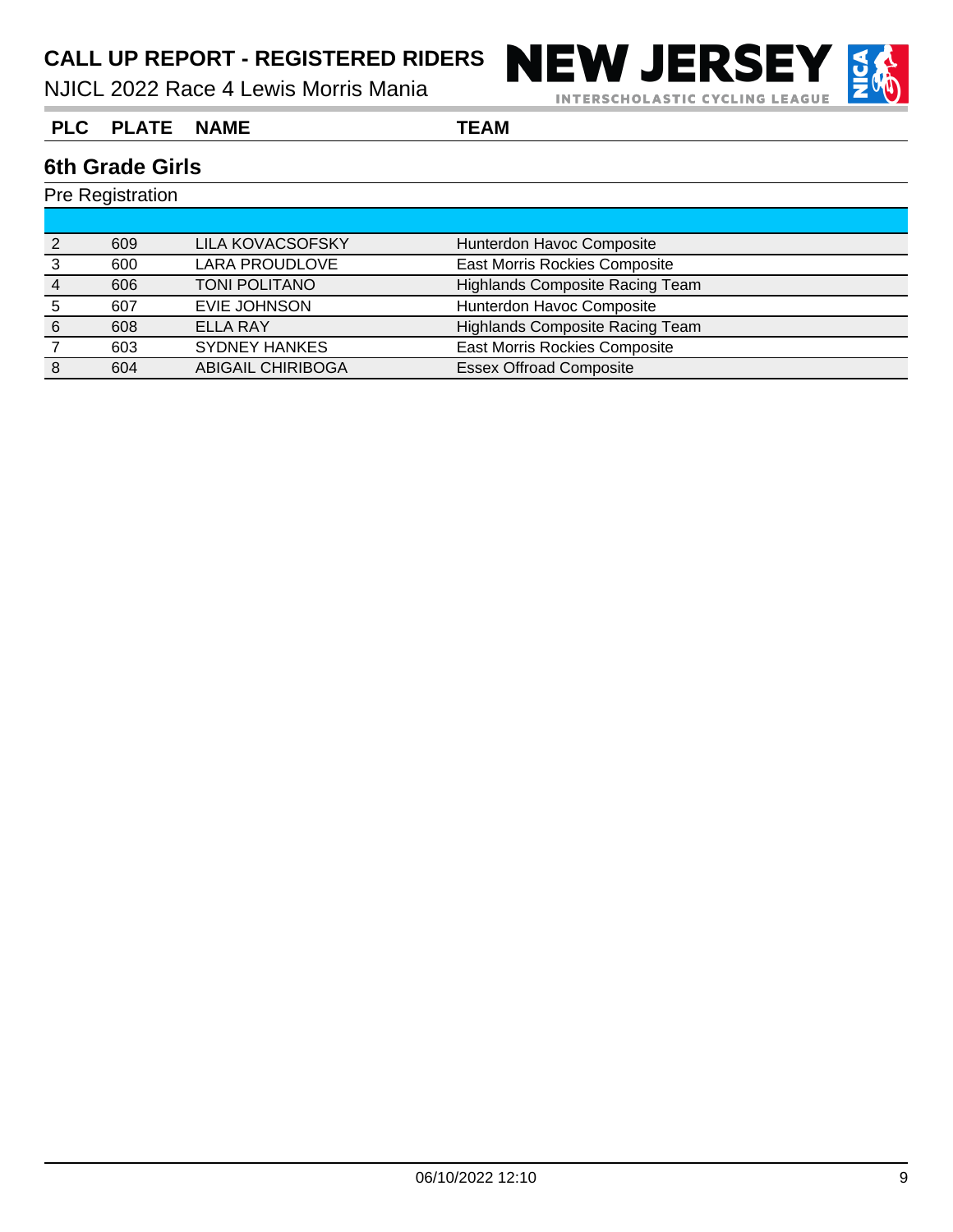NJICL 2022 Race 4 Lewis Morris Mania



**INTERSCHOLASTIC CYCLING LEAGUE** 

**PLC PLATE NAME TEAM**

#### 4

# **Varsity Girls**

| <b>Pre Registration</b> |  |                |                                        |  |
|-------------------------|--|----------------|----------------------------------------|--|
|                         |  |                |                                        |  |
|                         |  | MIA MIGLIORINO | East Morris Rockies Composite          |  |
|                         |  | ANNA BUZBY     | <b>Salem County Reactors Composite</b> |  |
|                         |  | MAEVE GRENNAN  | <b>Revolutions Composite</b>           |  |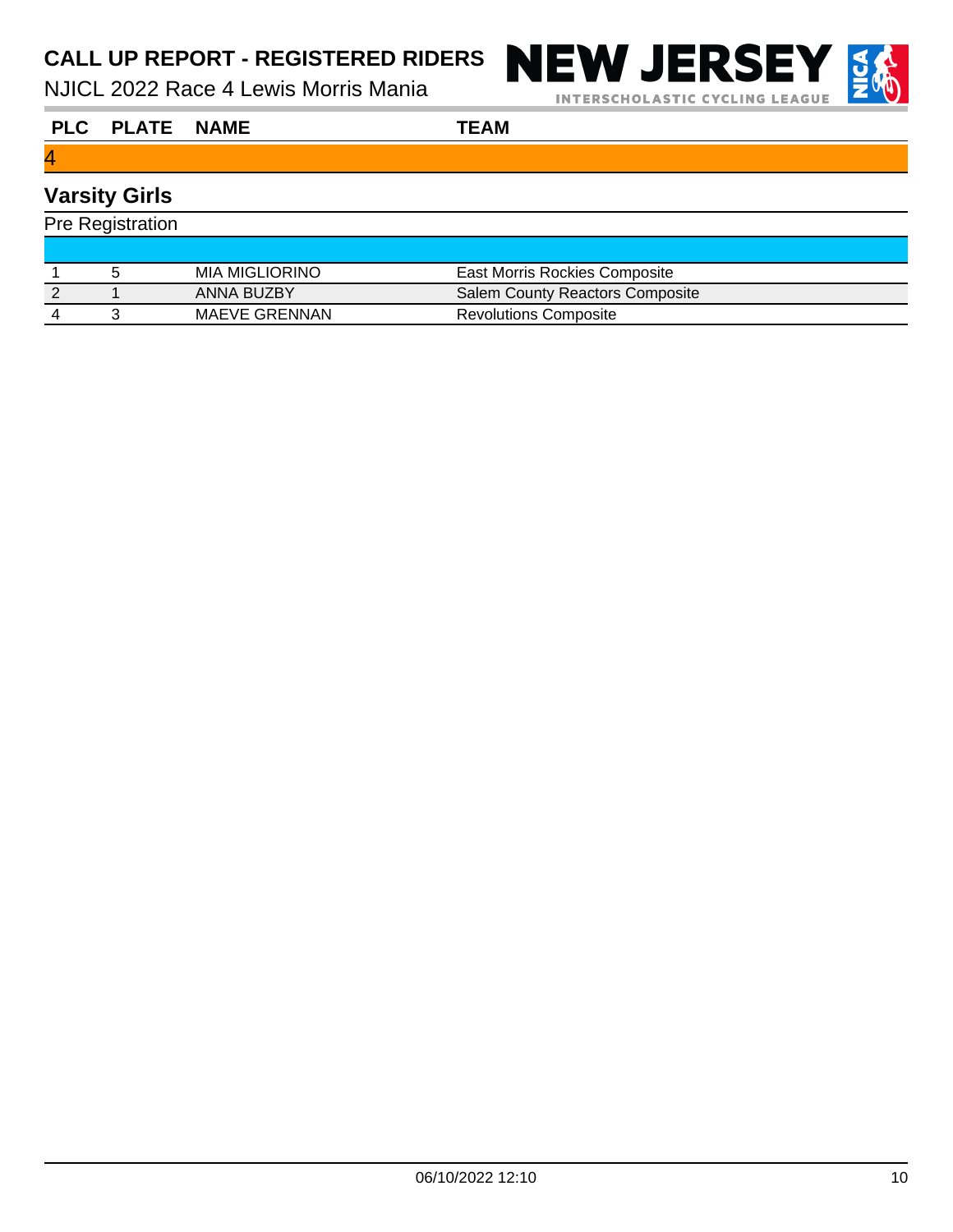NJICL 2022 Race 4 Lewis Morris Mania





#### **PLC PLATE NAME TEAM**

#### **Varsity Boys**

|    | 55 | RANDY YARNELL SALDAÑA       | <b>Atlantic County Dirt Devils Composite</b> |  |
|----|----|-----------------------------|----------------------------------------------|--|
|    | 59 | <b>ERIKSON BROWN</b>        | <b>Salem County Reactors Composite</b>       |  |
| 3  | 54 | DONOVAN CHRISTMAN           | <b>East Morris Rockies Composite</b>         |  |
|    | 58 | <b>HARU WATTS</b>           | Hunterdon Havoc Composite                    |  |
| 5  | 60 | <b>COLE CASEY</b>           | Palisades Cyclones Composite                 |  |
| 6  | 52 | <b>KEVIN SHULL</b>          | <b>Essex Offroad Composite</b>               |  |
|    | 53 | <b>JIM SELLARS</b>          | <b>Essex Offroad Composite</b>               |  |
|    | 57 | <b>CHRISTOPHER JAMMAERS</b> | East Morris Rockies Composite                |  |
| 9  | 51 | <b>ELIJAH CAREY</b>         | Voorhees High School                         |  |
| 10 | 56 | <b>KAI CONTENTO</b>         | <b>Essex Offroad Composite</b>               |  |
| 11 | 50 | <b>LOGAN MACHNOWSKI</b>     | <b>Essex Offroad Composite</b>               |  |
| 12 | 61 | <b>JUSTIN OLSON</b>         | Ramapo-Indian Hills                          |  |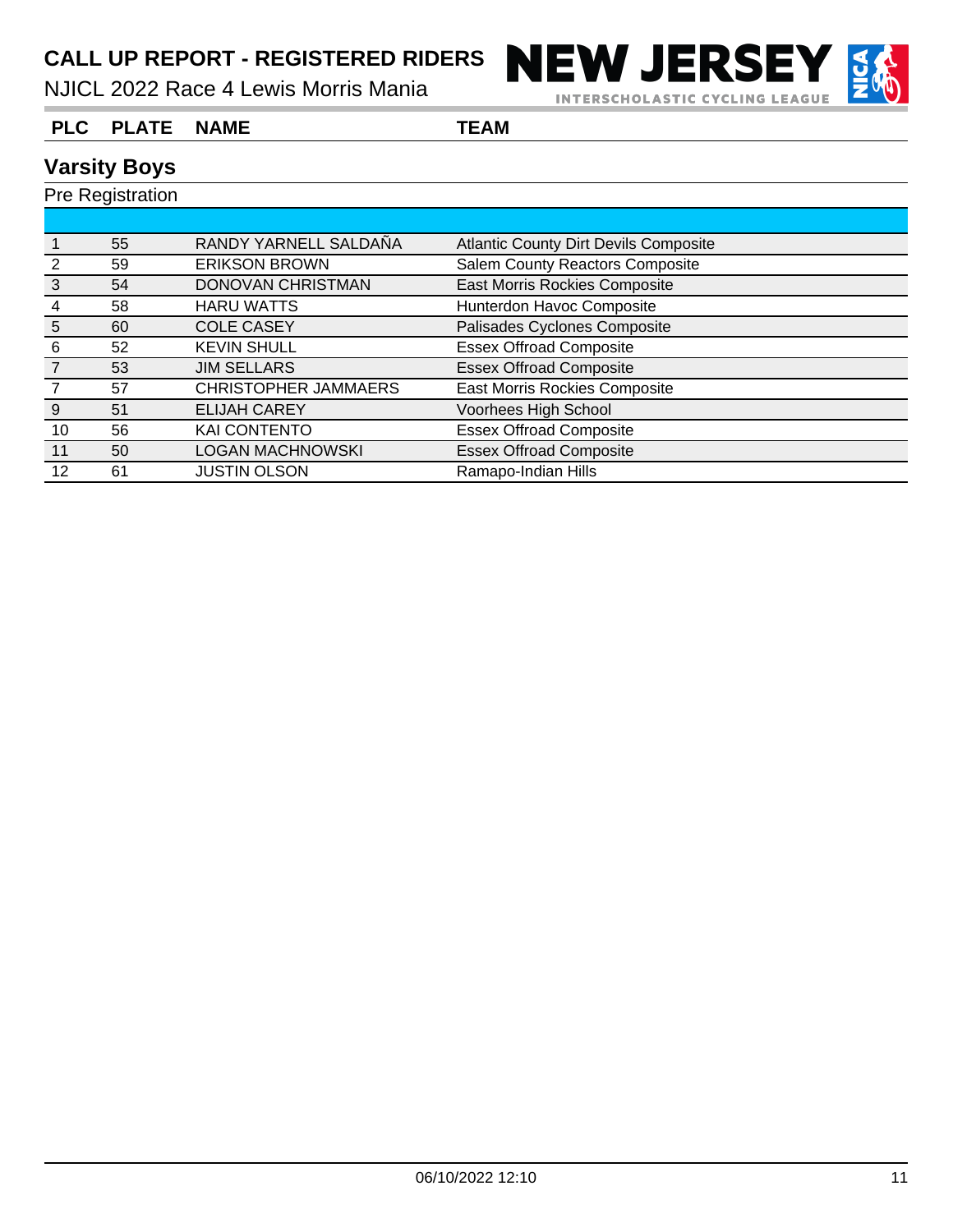NJICL 2022 Race 4 Lewis Morris Mania



#### **PLC PLATE NAME TEAM**

#### **JV3 Girls**

|    | 221 | <b>EVE GADA</b>         | East Morris Rockies Composite                |
|----|-----|-------------------------|----------------------------------------------|
| 2  | 200 | <b>JULIA MARICH</b>     | Jersey Shore Tidal Waves                     |
| 4  | 207 | <b>DARCY MOORE</b>      | Don Bosco Preparatory High School            |
| 4  | 223 | RACHELLE CARLSON        | Hunterdon Havoc Composite                    |
| 6  | 209 | <b>CHARLOTTE HELSON</b> | Don Bosco Preparatory High School            |
|    | 213 | <b>CLAIRE MCVEIGH</b>   | <b>Salem County Reactors Composite</b>       |
| 8  | 208 | <b>EMILY MAGEE</b>      | Don Bosco Preparatory High School            |
| 9  | 211 | <b>ERIN MCDERMOTT</b>   | <b>Highlands Composite Racing Team</b>       |
| 9  | 218 | <b>TESSA THOMPSON</b>   | <b>Atlantic County Dirt Devils Composite</b> |
| 9  | 222 | <b>ZOE OLSON</b>        | Hunterdon Havoc Composite                    |
| 12 | 204 | CARMEN DE LA CRUZ HOFER | <b>Gloucester Gladiators Composite</b>       |
| 12 | 206 | <b>DIYA NATHAN</b>      | <b>Princeton Progressions Composite</b>      |
| 14 | 217 | <b>MAYA WALLENSTEIN</b> | Jersey Shore Tidal Waves                     |
| 15 | 215 | <b>NORAH FARBER</b>     | Don Bosco Preparatory High School            |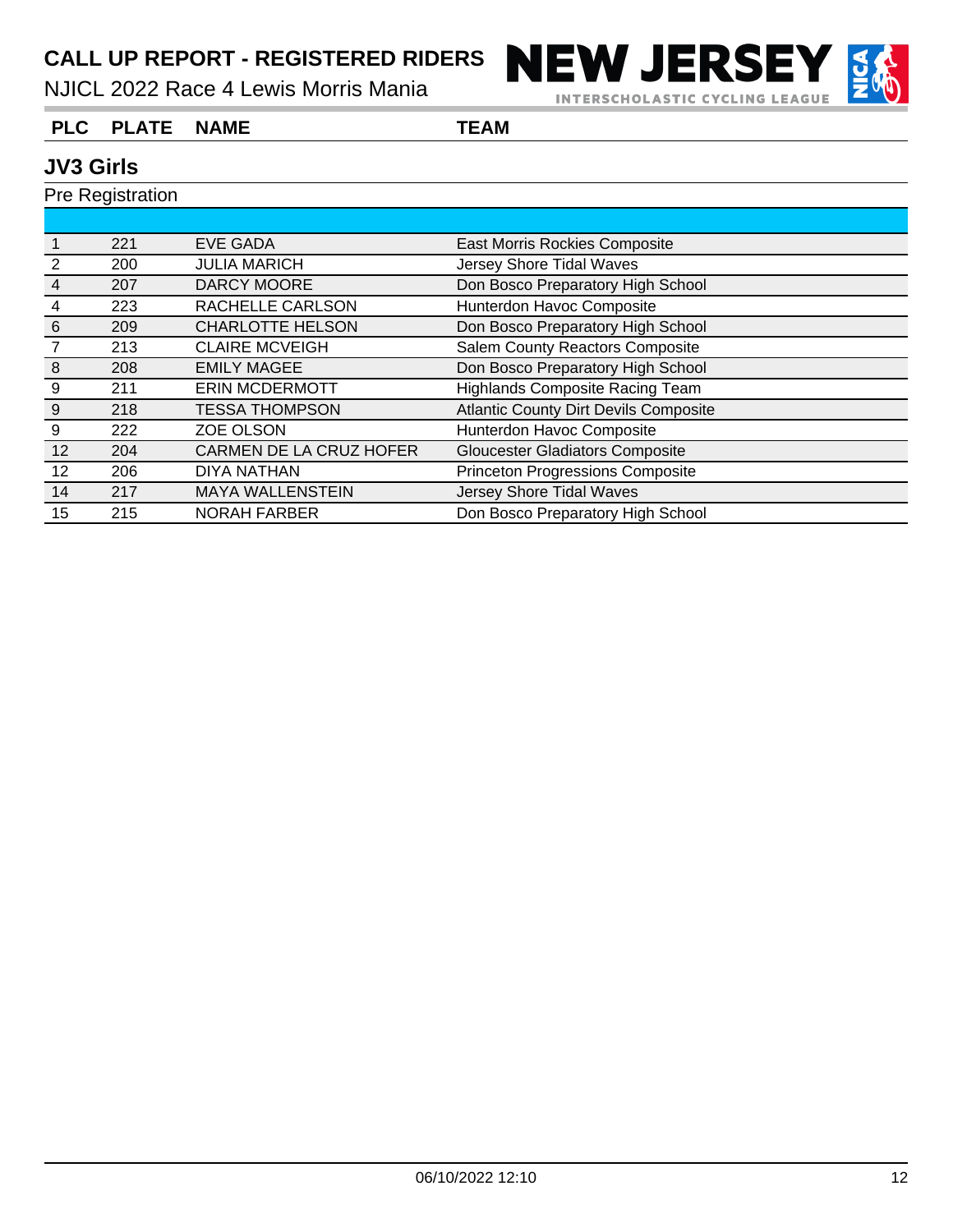NJICL 2022 Race 4 Lewis Morris Mania



INTERSCHOLASTIC CYCLING LEAGUE

#### **PLC PLATE NAME TEAM**

#### **JV3 Boys**

|                         | <b>Pre Registration</b> |                           |                                                    |
|-------------------------|-------------------------|---------------------------|----------------------------------------------------|
|                         |                         |                           |                                                    |
| $\mathbf{1}$            | 2064                    | <b>HARRISON DIMM</b>      | <b>Atlantic County Dirt Devils Composite</b>       |
| $\overline{3}$          | 2122                    | <b>DECLAN KOCH</b>        | East Morris Rockies Composite                      |
| $\overline{\mathbf{4}}$ | 2056                    | <b>ANGUS SIM</b>          | <b>Essex Offroad Composite</b>                     |
| $\sqrt{5}$              | 2032                    | <b>JOHNNY PIERRON</b>     | Somerset Hills VeloRaptors Composite               |
| $\,$ 6 $\,$             | 2099                    | RYAN VALENTA              | Voorhees High School                               |
| $\overline{7}$          | 2053                    | <b>DANIEL ARGASINSKI</b>  | Westfield Blue Devils Composite Mountain Bike Team |
| $\,8\,$                 | 2027                    | SAMUEL SPOELSTRA          | <b>Highlands Composite Racing Team</b>             |
| $9$                     | 2045                    | <b>COREY WERTZ</b>        | <b>Atlantic County Dirt Devils Composite</b>       |
| 11                      | 2124                    | <b>JACK ENGDAHL</b>       | Somerset Hills VeloRaptors Composite               |
| 12                      | 2118                    | <b>ZAC ANTLITZ</b>        | <b>Highlands Composite Racing Team</b>             |
| 13                      | 2121                    | LUC CHAPALL               | <b>Clearview Regional School District</b>          |
| 14                      | 2057                    | <b>RYDER CEDERBERG</b>    | <b>Essex Offroad Composite</b>                     |
| 15                      | 2071                    | <b>MATTHEW RUPLE</b>      | <b>Princeton Progressions Composite</b>            |
| 17                      | 2008                    | <b>BRANDON ANDERSON</b>   | Don Bosco Preparatory High School                  |
| 18                      | 2127                    | <b>MATT POILLUCCI</b>     | <b>Trailblazers Composite</b>                      |
| 19                      | 2130                    | <b>COLE TANIS</b>         | <b>Highlands Composite Racing Team</b>             |
| 20                      | 2073                    | <b>DANIEL FRIEDLANDER</b> | St. Joseph's Preparatory School                    |
| 21                      | 2055                    | <b>EVAN MAGYARITS</b>     | <b>Atlantic County Dirt Devils Composite</b>       |
| 22                      | 2021                    | <b>JASON VIELEE</b>       | East Morris Rockies Composite                      |
| 23                      | 2120                    | <b>WILLIAM STIEHL</b>     | Don Bosco Preparatory High School                  |
| 24                      | 2010                    | <b>QUIN LYNES</b>         | East Morris Rockies Composite                      |
| 25                      | 2095                    | <b>AIDAN MOCLAIR</b>      | Don Bosco Preparatory High School                  |
| 27                      | 2054                    | <b>JESSE LINDEN</b>       | <b>Essex Offroad Composite</b>                     |
| 28                      | 2117                    | <b>BRANDON COLLINS</b>    | East Morris Rockies Composite                      |
| 29                      | 2048                    | <b>THOMAS GEHRIG</b>      | Don Bosco Preparatory High School                  |
| 30                      | 2058                    | <b>NICK BURGESS</b>       | Somerset Hills VeloRaptors Composite               |
| 31                      | 2125                    | <b>JAKUB MIELKO</b>       | <b>Highlands Composite Racing Team</b>             |
| 33                      | 2110                    | JOSEPH FRATTONE           | St. Joseph's Preparatory School                    |
| 36                      | 2088                    | <b>CHARLES KITCHING</b>   | St. Joseph's Preparatory School                    |
| 37                      | 2126                    | <b>ANDREW SUTOR</b>       | St. Joseph's Preparatory School                    |
| 38                      | 2128                    | <b>BISAN BADER</b>        | Central Jersey CRUSH Composite                     |
| $39\,$                  | 2014                    | <b>LOGAN GERMAN</b>       | Salem County Reactors Composite                    |
| 40                      | 2079                    | RICHARD BLACK             | Don Bosco Preparatory High School                  |
| 43                      | 2066                    | NICHOLAS LISENKO          | Somerset Hills VeloRaptors Composite               |
| 44                      | 2112                    | <b>DECLAN MOORE</b>       | St. Joseph's Preparatory School                    |
| 45                      | 2080                    | <b>JOSEPH LILLY</b>       | <b>Clearview Regional School District</b>          |
| 47                      | 2034                    | IAN VAN DEN ENDE          | Jersey Shore Tidal Waves                           |
| 48                      | 2094                    | <b>GAVIN LEPRE</b>        | <b>Clearview Regional School District</b>          |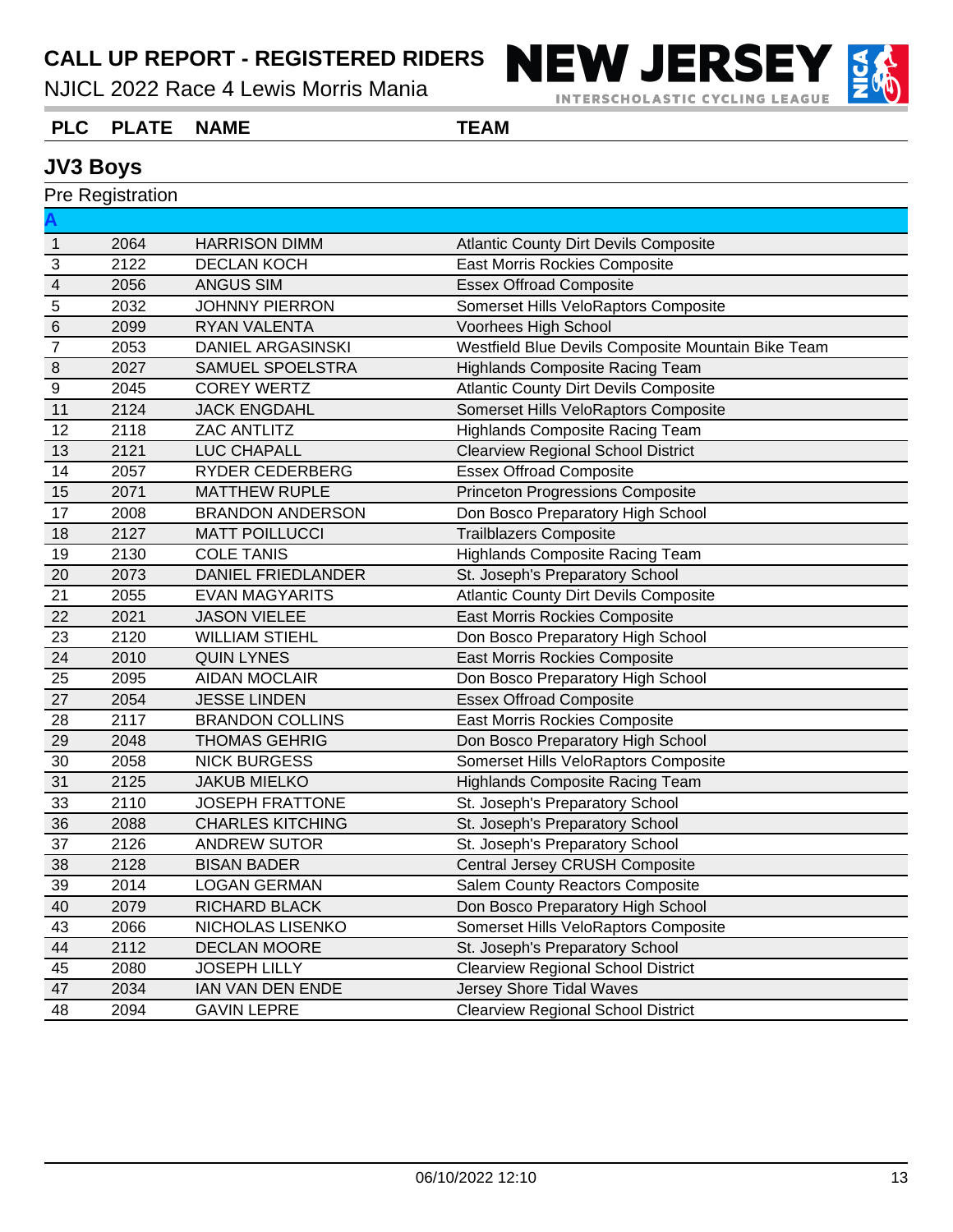# CALL UP REPORT - REGISTERED RIDERS NEW JERSEY

NJICL 2022 Race 4 Lewis Morris Mania

**INTERSCHOLASTIC CYCLING LEAGUE** 



**B** 2109 ABEL RUPERTUS St. Joseph's Preparatory School 2131 NATHAN DELUCA Gloucester Gladiators Composite 2017 ERIC CIESZKOWSKI Don Bosco Preparatory High School 51 2082 JACK SIEDELL St. Joseph's Preparatory School 2050 SAM SMITH Voorhees High School 2023 KIERAN UELEN Highlands Composite Racing Team 2059 JOSEPH STATUTO Jersey Shore Tidal Waves 53 2100 JACK MODAFFERI Don Bosco Preparatory High School 2123 ADAN BARRIOS Princeton Progressions Composite 2101 PETER MCCARRON Don Bosco Preparatory High School 2009 JAKE BARTON Highlands Composite Racing Team 2029 ALEJANDRO FINDIKLI Voorhees High School 2068 LEONARDO BRAVO BENDEZO Jersey Shore Tidal Waves 2011 OWEN KINSMAN St. Joseph's Preparatory School 2119 BRENNAN FITTERON Ramapo-Indian Hills 63 2093 XAVIER VAN CLEEF Ramapo-Indian Hills 64 2103 TJ FINKENAUER Atlantic County Dirt Devils Composite 65 2004 MICHAEL GATTO St. Joseph's Preparatory School 2037 NATHANIEL MATTSON Central Jersey Composite - Riptide Warriors 2098 CASEY SULBORSKY Ramapo-Indian Hills 2115 JAKE CORTES Don Bosco Preparatory High School 2007 ANDRE HICKS Clearview Regional School District 2111 FELIPE UTRERAS-CASTRO St. Joseph's Preparatory School 2096 LUCAS LORENT East Morris Rockies Composite 2113 MATTHEW MCFADDEN St. Joseph's Preparatory School 2016 FRANCIS VIGNOLA Don Bosco Preparatory High School 2026 COLE WILLIAMS Camden County MTB Crew Composite 2104 BRANDON KAO Camden County MTB Crew Composite 78 2075 KEVIN BRUZZI Hunterdon Havoc Composite 81 2129 NILS HOLST Ramapo-Indian Hills 2000 NICHOLAS KAWASAKI Palisades Cyclones Composite ## 2028 GAVIN FARRELL Jersey Shore Tidal Waves ## 2084 SAEL MATUTE Essex Offroad Composite ## 2090 ALEX MARTINS Clearview Regional School District Day Of Registration **PLC PLATE NAME TEAM**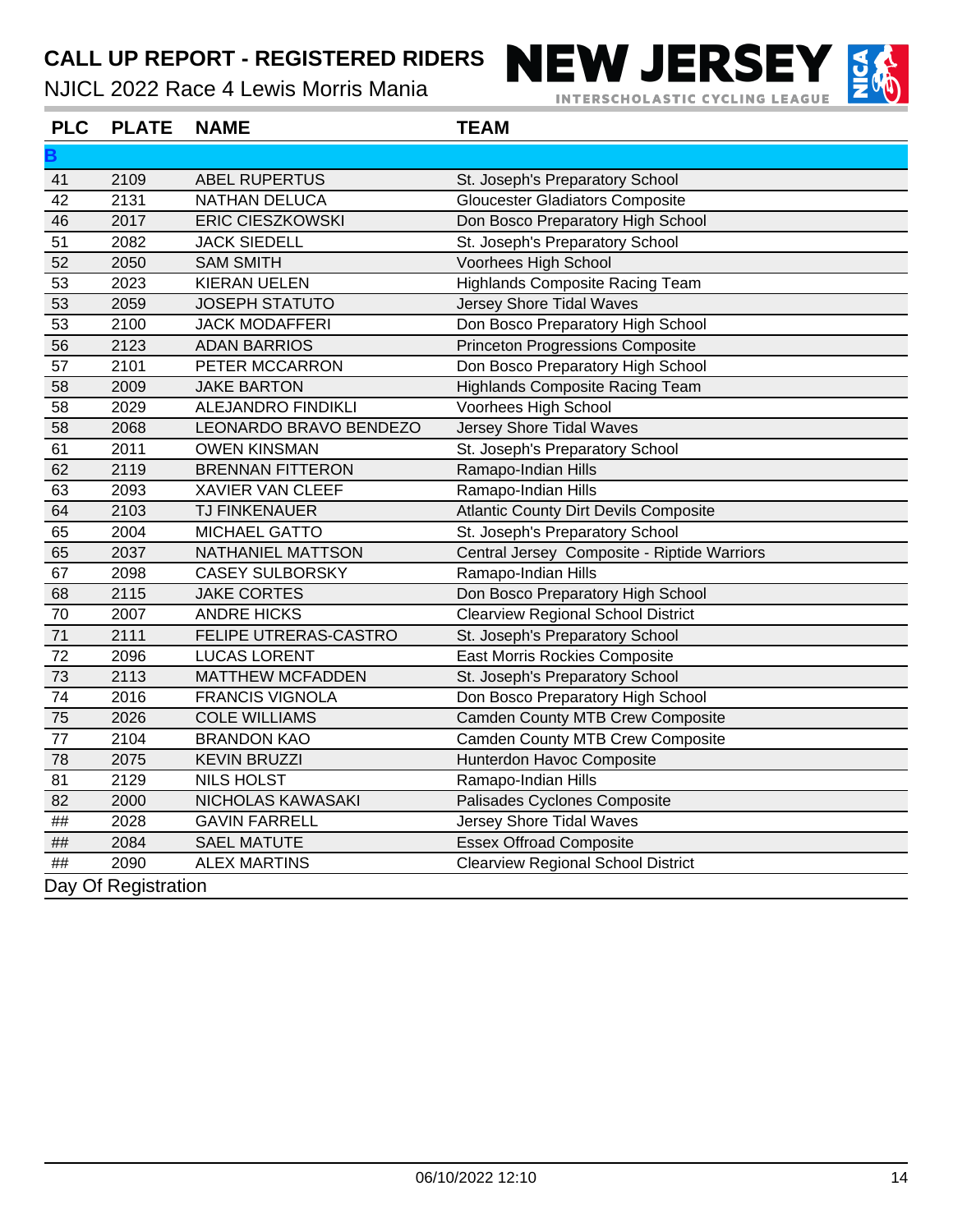NJICL 2022 Race 4 Lewis Morris Mania



**INTERSCHOLASTIC CYCLING LEAGUE** 



**A** 10 2133 TIM SORON Princeton Progressions Composite **PLC PLATE NAME TEAM**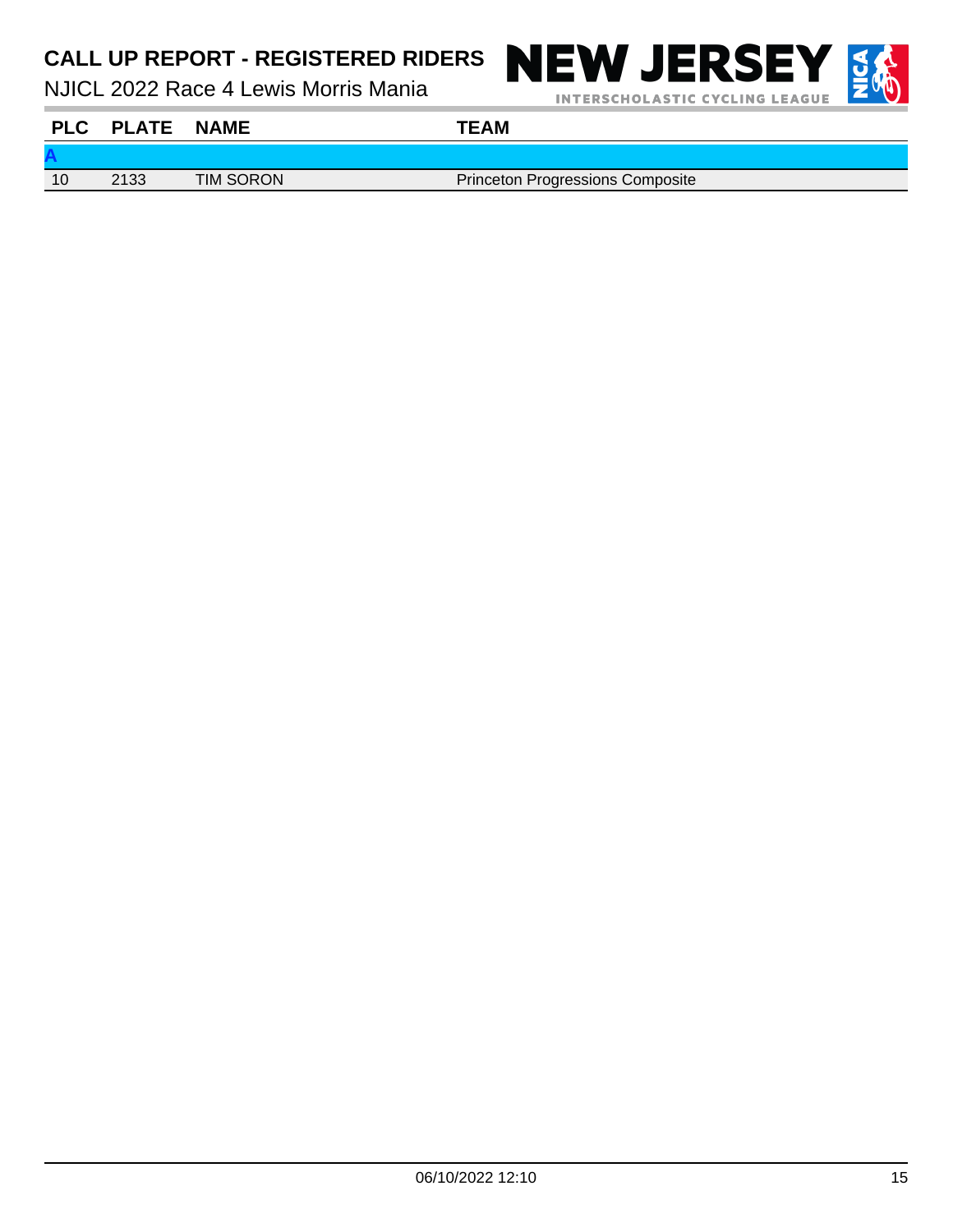NJICL 2022 Race 4 Lewis Morris Mania



**INTERSCHOLASTIC CYCLING LEAGUE** 

**PLC PLATE NAME TEAM**

#### **Freshman Boys**

Pre Registration

**C**

20 3003 EVAN WANDS Ramapo-Indian Hills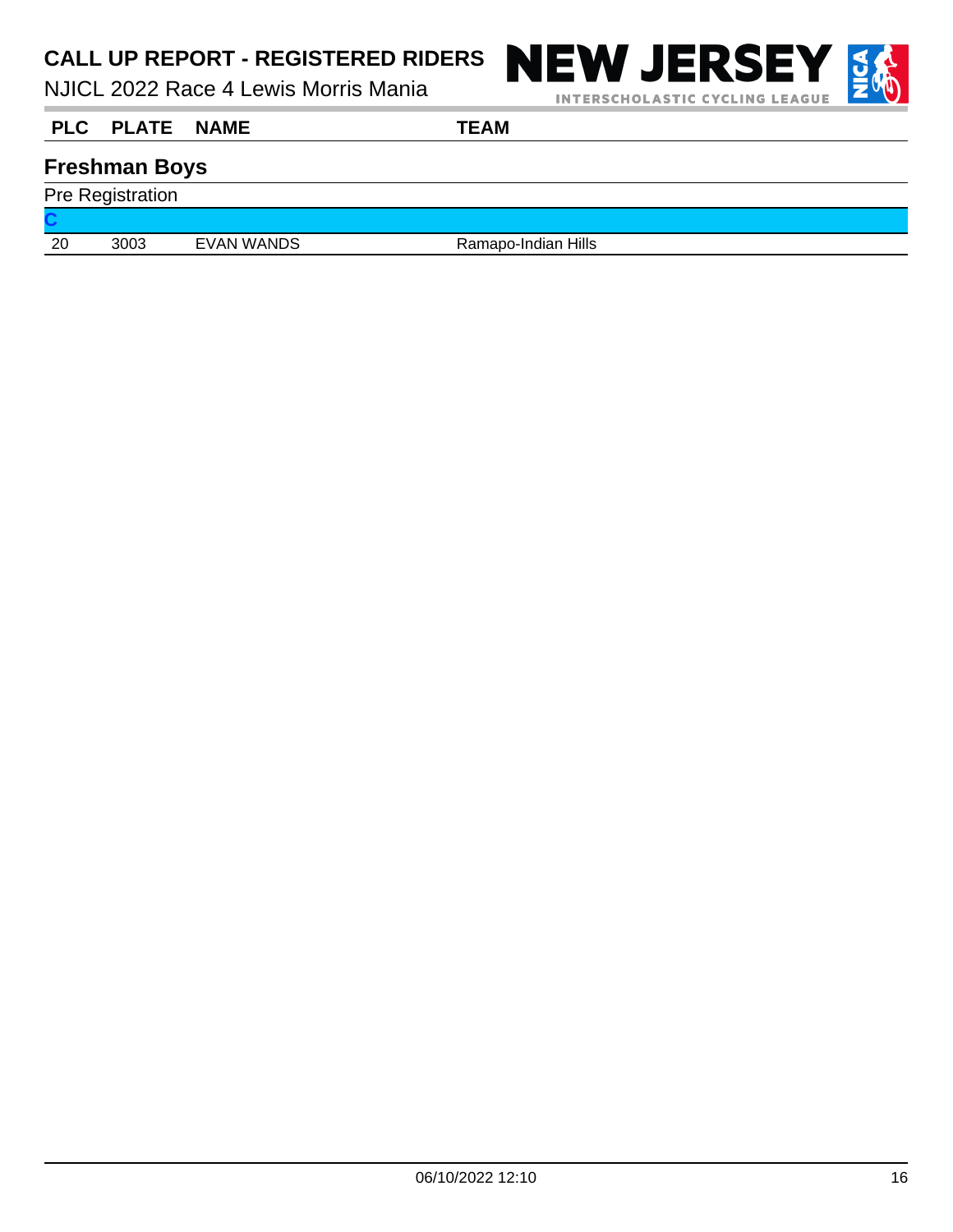NJICL 2022 Race 4 Lewis Morris Mania



**INTERSCHOLASTIC CYCLING LEAGUE** 

#### **PLC PLATE NAME TEAM**

#### 5

#### **JV4 Girls**

| <b>Pre Registration</b> |     |                              |                                         |
|-------------------------|-----|------------------------------|-----------------------------------------|
|                         |     |                              |                                         |
|                         | 106 | <b>LILLY MATTHIAS</b>        | <b>Gloucester Gladiators Composite</b>  |
| 2                       | 103 | <b>GWENDOLYN GADA</b>        | East Morris Rockies Composite           |
| 3                       | 104 | <b>SARAH COVEN</b>           | Palisades Cyclones Composite            |
| 4                       | 100 | <b>MICAELA DILLER</b>        | <b>Camden County MTB Crew Composite</b> |
| 5                       | 101 | RACHAEL EVERETT              | <b>Highlands Composite Racing Team</b>  |
| -6                      | 108 | <b>CARA BRETT</b>            | <b>Essex Offroad Composite</b>          |
|                         | 105 | <b>ABBY MCFARLAND</b>        | <b>Salem County Reactors Composite</b>  |
| ##                      | 107 | ABBY MCFARLAND (INVALID BIB) | Salem County Reactors Composite         |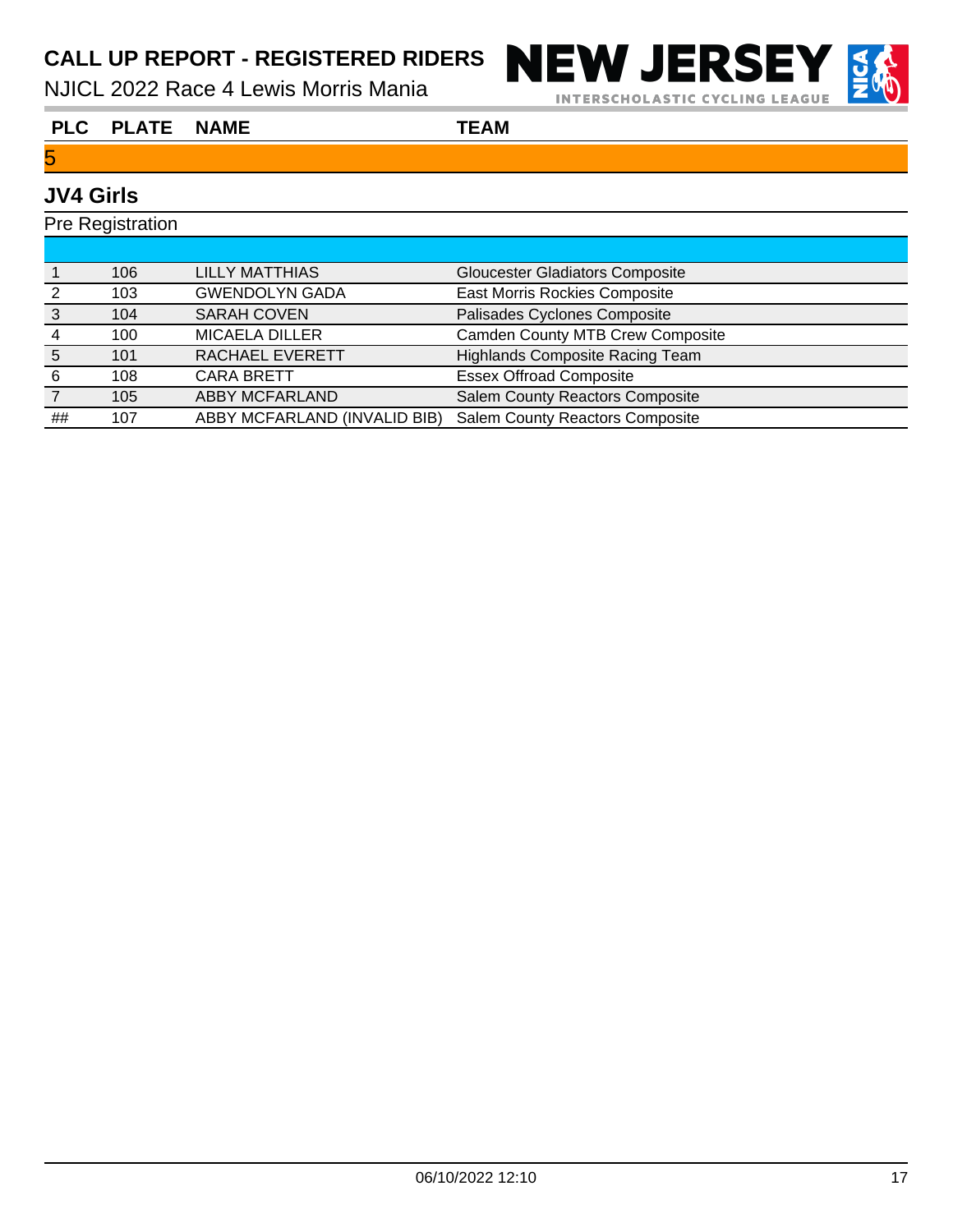NJICL 2022 Race 4 Lewis Morris Mania



**INTERSCHOLASTIC CYCLING LEAGUE** 

#### **PLC PLATE NAME TEAM**

#### **JV4 Boys**

| $\overline{1}$ | 1010                | <b>BECK TORO-GORDON</b> | Somerset Hills VeloRaptors Composite               |
|----------------|---------------------|-------------------------|----------------------------------------------------|
| $\overline{2}$ | 1011                | <b>GAVIN KRAVCHUCK</b>  | <b>Gloucester Gladiators Composite</b>             |
| $\overline{3}$ | 1040                | <b>NED BROERSMA</b>     | <b>Jersey Shore Tidal Waves</b>                    |
| $\overline{4}$ | 1015                | <b>BEN FISHER</b>       | <b>Salem County Reactors Composite</b>             |
| $\overline{4}$ | 1020                | <b>DREW THOMPSON</b>    | <b>Atlantic County Dirt Devils Composite</b>       |
| $\,6$          | 1027                | <b>JUSTIN COOPER</b>    | Westfield Blue Devils Composite Mountain Bike Team |
| $\overline{7}$ | 1045                | <b>BILL PURCELL</b>     | St. Joseph's Preparatory School                    |
| $\, 8$         | 1028                | SAWYER WIDECRANTZ       | <b>Atlantic County Dirt Devils Composite</b>       |
| $\overline{9}$ | 1036                | <b>CAMERON ADAMSON</b>  | <b>Jersey Shore Tidal Waves</b>                    |
| 10             | 1048                | <b>LUKE WOLTER</b>      | East Morris Rockies Composite                      |
| 11             | 1000                | <b>BENJAMIN COTO</b>    | Somerset Hills VeloRaptors Composite               |
| 12             | 1022                | <b>ASA ALDERMAN</b>     | Hunterdon Havoc Composite                          |
| 13             | 1046                | <b>JACK COSGROVE</b>    | St. Joseph's Preparatory School                    |
| 14             | 1007                | <b>JACKSON SCIALLA</b>  | <b>East Morris Rockies Composite</b>               |
| 15             | 1038                | <b>JACOB COVEN</b>      | Palisades Cyclones Composite                       |
| 16             | 1001                | <b>DYLAN JAY</b>        | Somerset Hills VeloRaptors Composite               |
| 17             | 1033                | <b>DYLAN TATORIS</b>    | Voorhees High School                               |
| 18             | 1034                | <b>NOAH BROWN</b>       | Salem County Reactors Composite                    |
| $\# \#$        | 1026                | <b>NICHOLAS MAURIZI</b> | <b>Essex Offroad Composite</b>                     |
| 21             | 1023                | <b>HENRIK HAMILTON</b>  | <b>Trailblazers Composite</b>                      |
| 22             | 1004                | <b>JACOB MARCUS</b>     | <b>Highlands Composite Racing Team</b>             |
| 23             | 1037                | <b>EVAN MILLILO</b>     | <b>Salem County Reactors Composite</b>             |
| 24             | 1003                | <b>JONAH GARDBERG</b>   | <b>Revolutions Composite</b>                       |
| 25             | 1031                | <b>VINCENT CAFIERO</b>  | <b>Atlantic County Dirt Devils Composite</b>       |
| 26             | 1044                | <b>LIAM RUANE</b>       | Jersey Shore Tidal Waves                           |
| 27             | 1029                | HUNTER THUMLERT         | Salem County Reactors Composite                    |
| 30             | 1016                | <b>DYLAN BRECHKA</b>    | Hunterdon Havoc Composite                          |
| 31             | 1051                | <b>RYDER BALAY</b>      | Don Bosco Preparatory High School                  |
| 32             | 1019                | <b>PATRICK MCVEIGH</b>  | Salem County Reactors Composite                    |
| 33             | 1018                | <b>BRYCE SAVVAS</b>     | Salem County Reactors Composite                    |
| 34             | 1017                | <b>GAVIN SAVVAS</b>     | <b>Salem County Reactors Composite</b>             |
| 35             | 1050                | MICHAEL SCHAEFER        | Don Bosco Preparatory High School                  |
| 36             | 1042                | PETER CHILCOAT          | Somerset Hills VeloRaptors Composite               |
| 37             | 1049                | <b>CONNOR MAGEE</b>     | Don Bosco Preparatory High School                  |
| 38             | 1039                | <b>EDDIE MCDERMOTT</b>  | <b>Highlands Composite Racing Team</b>             |
| 39             | 1035                | <b>SAMUEL GUNTHER</b>   | Salem County Reactors Composite                    |
| 40             | 1030                | <b>OWEN BROWN</b>       | Palisades Cyclones Composite                       |
| 41             | 1021                | STEPHEN FECHO           | Hunterdon Havoc Composite                          |
| 42             | 1014                | EJ ORR                  | Westfield Blue Devils Composite Mountain Bike Team |
|                | Day Of Registration |                         |                                                    |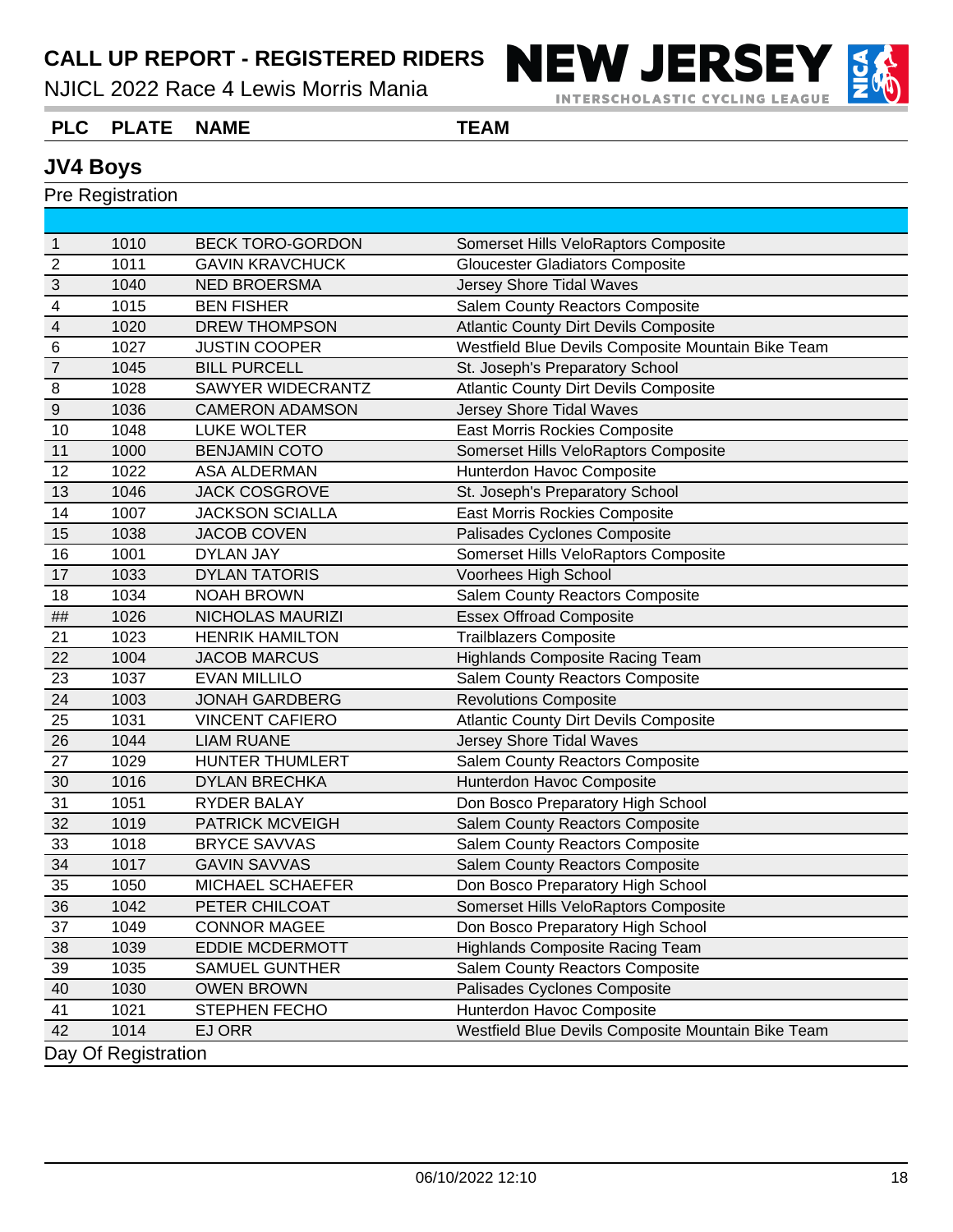NJICL 2022 Race 4 Lewis Morris Mania



**INTERSCHOLASTIC CYCLING LEAGUE** 



**PLC PLATE NAME TEAM**

19 1043 CHRIS CIOFFI Revolutions Composite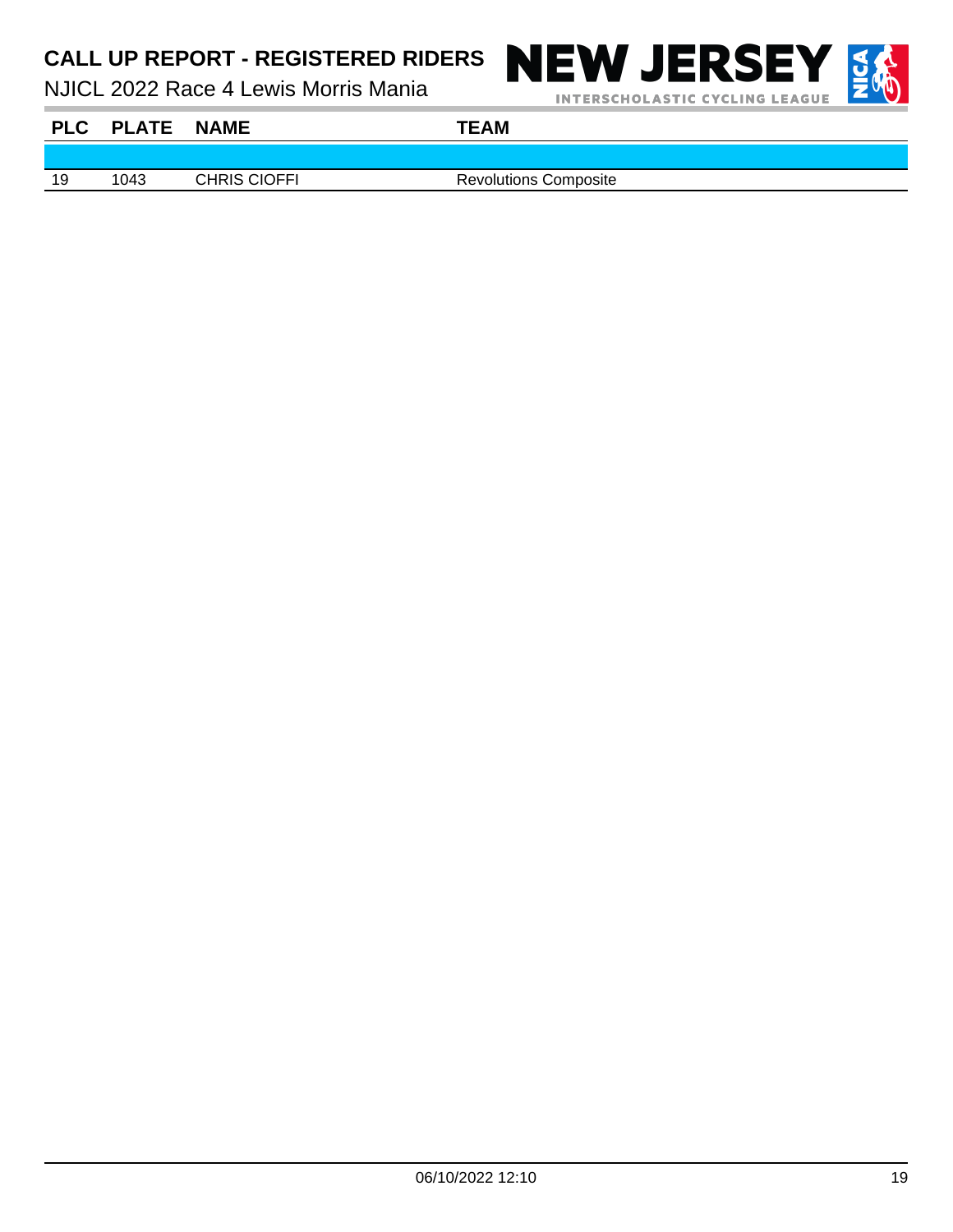NJICL 2022 Race 4 Lewis Morris Mania



#### **PLC PLATE NAME TEAM**

#### **Freshman Girls**

|   | 305 | <b>MAYA TASSE</b>           | West Morris Chainbreakers Composite          |
|---|-----|-----------------------------|----------------------------------------------|
|   | 307 | <b>SASHA BAUHS</b>          | <b>Trailblazers Composite</b>                |
|   | 311 | <b>SIENA TONIELLI</b>       | <b>Atlantic County Dirt Devils Composite</b> |
|   | 306 | <b>FLORENCIA CURCHITSER</b> | <b>Princeton Progressions Composite</b>      |
| 5 | 301 | <b>MINA GABEHART</b>        | <b>Camden County MTB Crew Composite</b>      |
| 6 | 308 | ELIZABETH MOTLUCK           | <b>Camden County MTB Crew Composite</b>      |
|   | 302 | <b>KATE HUGGINS</b>         | <b>Highlands Composite Racing Team</b>       |
| 8 | 309 | <b>ANAYANOOR KARRIEM</b>    | Wheelzdown Composite                         |
| 8 | 310 | <b>ARIYAN WINT</b>          | <b>Wheelzdown Composite</b>                  |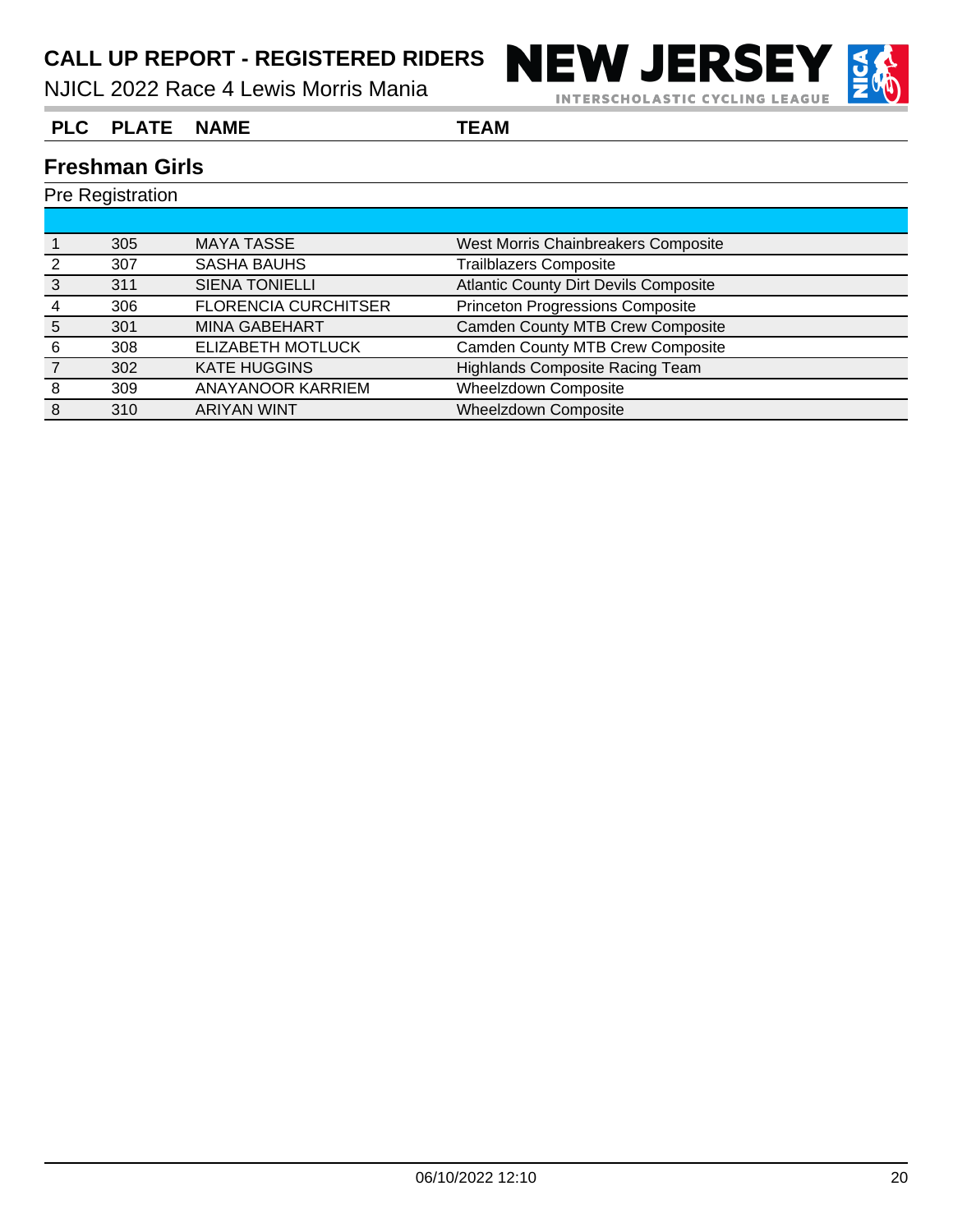NJICL 2022 Race 4 Lewis Morris Mania



**INTERSCHOLASTIC CYCLING LEAGUE** 

#### **PLC PLATE NAME TEAM**

#### **Freshman Boys**

|                         | Pre Registration |                        |                                                    |
|-------------------------|------------------|------------------------|----------------------------------------------------|
|                         |                  |                        |                                                    |
| $\mathbf{1}$            | 3054             | <b>WILLIAM DODDS</b>   | Jersey Shore Tidal Waves                           |
| $\overline{2}$          | 3062             | <b>LUKAS DONNELLY</b>  | <b>East Morris Rockies Composite</b>               |
| $\overline{3}$          | 3058             | <b>AIDAN VOLLMUTH</b>  | West Morris Chainbreakers Composite                |
| $\overline{\mathbf{4}}$ | 3023             | <b>LOGAN HEATH</b>     | West Morris Chainbreakers Composite                |
| 5                       | 3059             | <b>COOPER WARD</b>     | <b>Camden County MTB Crew Composite</b>            |
| $\,$ 6                  | 3082             | <b>ISAIAH PINTO</b>    | St. Joseph's Preparatory School                    |
| $\overline{7}$          | 3033             | <b>IAN CYNK</b>        | <b>East Morris Rockies Composite</b>               |
| $\boldsymbol{8}$        | 3021             | <b>NOLAN SCHURTER</b>  | West Morris Chainbreakers Composite                |
| $\overline{9}$          | 3028             | <b>JACK VALENZA</b>    | <b>Princeton Progressions Composite</b>            |
| 10                      | 3051             | <b>ANDREAS BECK</b>    | <b>Essex Offroad Composite</b>                     |
| 11                      | 3026             | <b>ISAAC LINDEN</b>    | <b>Camden County MTB Crew Composite</b>            |
| 12                      | 3052             | <b>TANNER KALISHER</b> | Hunterdon Havoc Composite                          |
| $\# \#$                 | 3056             | <b>LOGAN JORGENSEN</b> | Warren-Sussex Composite                            |
| 13                      | 3020             | <b>CONNOR BUCHANAN</b> | West Morris Chainbreakers Composite                |
| 14                      | 3048             | ZACHARY MORRISON       | Somerset Hills VeloRaptors Composite               |
| 15                      | 3090             | <b>AVERY DRAPKIN</b>   | <b>Highlands Composite Racing Team</b>             |
| 16                      | 3007             | <b>OWEN DELUCA</b>     | <b>Gloucester Gladiators Composite</b>             |
| 17                      | 3075             | <b>AIDAN MAGNO</b>     | <b>East Morris Rockies Composite</b>               |
| 18                      | 3042             | KONRAD HAUGETO         | <b>Princeton Progressions Composite</b>            |
| 19                      | 3053             | <b>SAM SHAPIRO</b>     | Jersey Shore Tidal Waves                           |
| 21                      | 3027             | DYLAN DANOWITZ         | <b>Camden County MTB Crew Composite</b>            |
| 21                      | 3049             | <b>WILLIAM FORZANI</b> | Somerset Hills VeloRaptors Composite               |
| 24                      | 3083             | DEREK GABREIL DE LEON  | <b>Essex Offroad Composite</b>                     |
| 25                      | 3024             | <b>TURNER REUTER</b>   | <b>Camden County MTB Crew Composite</b>            |
| 26                      | 3047             | <b>JOSEPH BEASLEY</b>  | Somerset Hills VeloRaptors Composite               |
| 27                      | 3040             | <b>AIDAN MCKEON</b>    | Westfield Blue Devils Composite Mountain Bike Team |
| 28                      | 3087             | <b>STEVEN PINNEO</b>   | <b>Princeton Progressions Composite</b>            |
| 29                      | 3066             | <b>DAVID ATTEBURY</b>  | Westfield Blue Devils Composite Mountain Bike Team |
| 31                      | 3044             | <b>JACOB MELDRUM</b>   | Salem County Reactors Composite                    |
| 32                      | 3067             | <b>BENJAMIN SHIR</b>   | Westfield Blue Devils Composite Mountain Bike Team |
| 33                      | 3010             | <b>JONATHAN FECHO</b>  | Hunterdon Havoc Composite                          |
| 34                      | 3036             | <b>DOLAN HARTE</b>     | St. Joseph's Preparatory School                    |
| 35                      | 3041             | <b>CONNOR SPEARS</b>   | <b>Clearview Regional School District</b>          |
| 41                      | 3019             | ANDREW (AJ) SPANGHER   | West Morris Chainbreakers Composite                |
| 45                      | 3009             | <b>MASON SAMRA</b>     | <b>Gloucester Gladiators Composite</b>             |